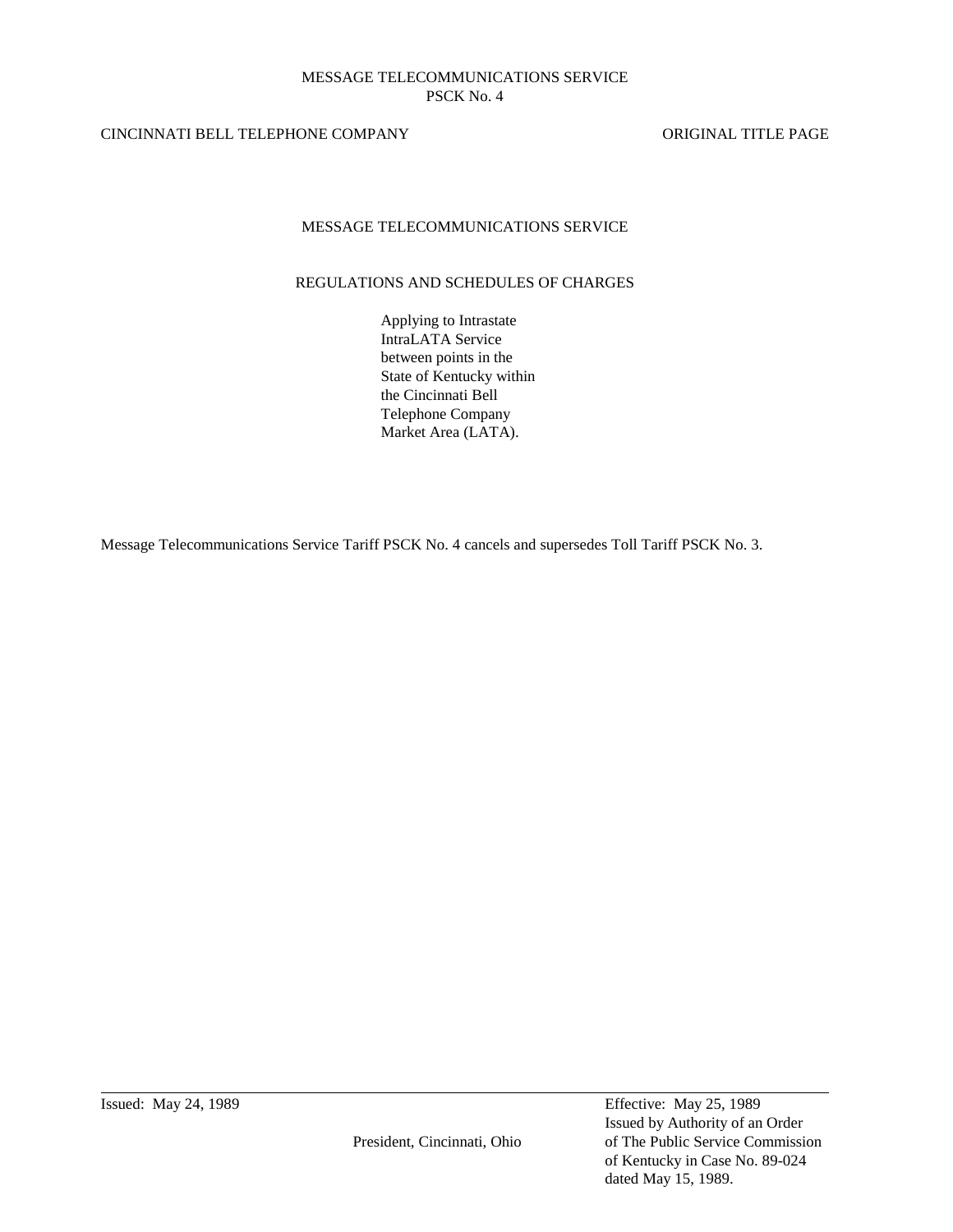# CINCINNATI BELL TELEPHONE COMPANY PREFACE

1st Revised Page 1 Cancels Original Page 1

# TABLE OF CONTENTS

|                                     | Section        |
|-------------------------------------|----------------|
| Preface                             | Preface        |
| <b>General Regulations</b>          | 1              |
| Two-Point Service                   | 2              |
| Conference Service                  | 3              |
| Determination of MTS Rate Distances | $\overline{4}$ |
| Directory Listings and Services     | 5              |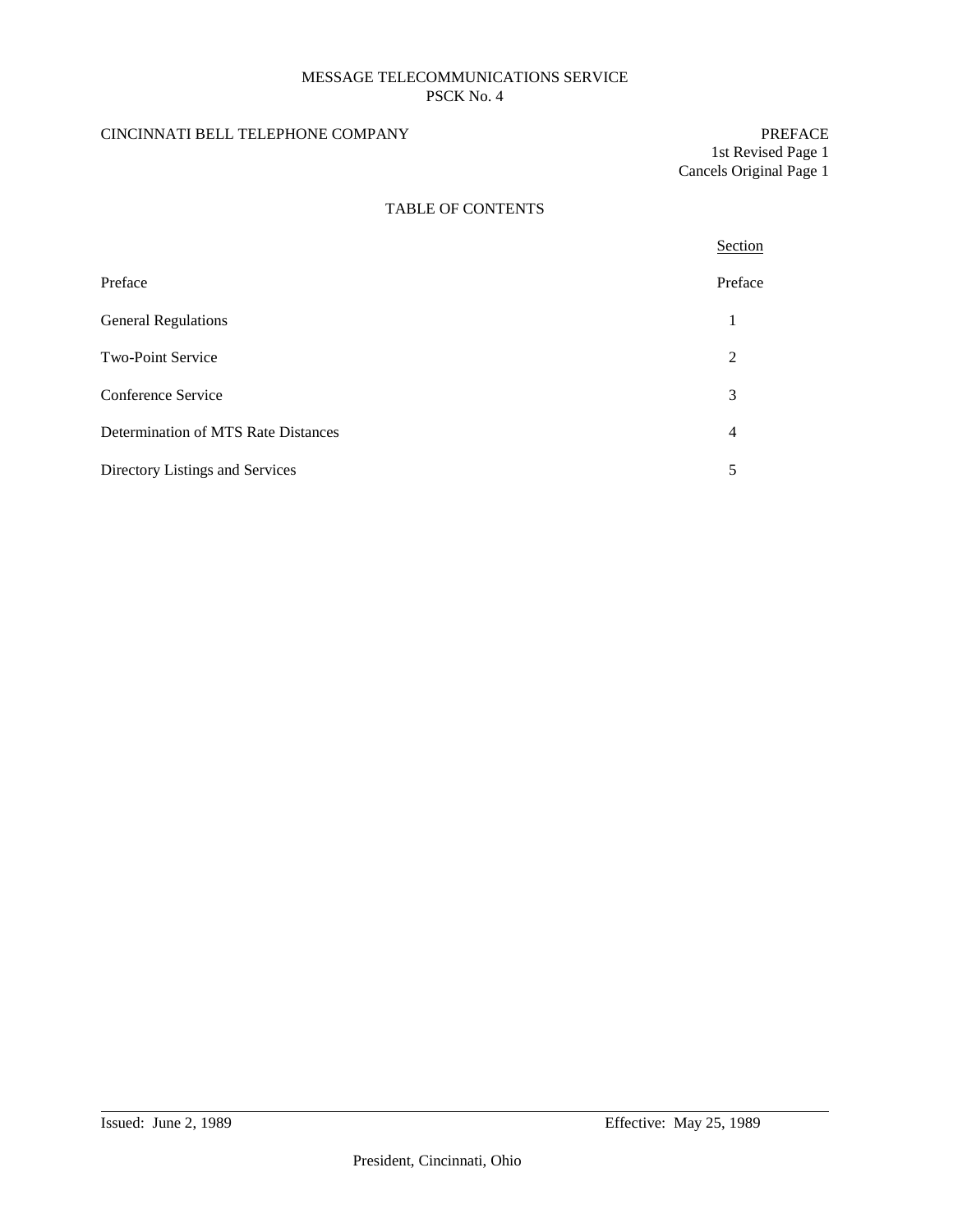# CINCINNATI BELL TELEPHONE COMPANY PREFACE

Original Page 2

#### INDEX

| <b>Section</b> |                                                  | Page                    |
|----------------|--------------------------------------------------|-------------------------|
| 1              | Application of Tariff                            | 1                       |
| 1              | <b>General Regulations</b>                       |                         |
|                | <b>Authorized Connections</b>                    | $\overline{c}$          |
|                | <b>Emergency Calls</b>                           | $\overline{c}$          |
|                | <b>Limited Conversation</b>                      | $\frac{2}{3}$           |
|                | Priority of Service                              |                         |
|                | Regulations Set Forth in General Exchange Tariff | $\,1$                   |
|                | Special Reversed Charge Toll Service             | $\mathfrak 3$           |
|                | Use of Service                                   | $\overline{3}$          |
| $\overline{2}$ | Two-Point Service                                |                         |
|                | <b>Additional Minutes</b>                        | $\overline{4}$          |
|                | <b>Bill Collect</b>                              |                         |
|                | <b>Bill to Calling Card</b>                      | $\frac{2}{3}$           |
|                | <b>Bill to Third Number</b>                      | $\overline{3}$          |
|                | <b>Classes of Service</b>                        | $\mathbf{1}$            |
|                | Coin Telephone Charges                           | $\,8\,$                 |
|                | <b>Customer-Dialed Service</b>                   | 1                       |
|                | Definition                                       | 1                       |
|                | Evening and Night/Weekend Reduced Rates          | 4                       |
|                | Handicapped Person, Message Placed by            | 9                       |
|                | Holidays, Rates Applicable on Certain            | 3                       |
|                | <b>Initial Minute</b>                            | $\mathfrak{Z}$          |
|                | Method of Applying Rates                         | $\epsilon$              |
|                | <b>Operator-Handled Service</b>                  | $\mathbf{1}$            |
|                | Person-to-Person Calls                           | $\boldsymbol{2}$        |
|                | Rate Schedule                                    | $\boldsymbol{7}$        |
|                | <b>Service Charge Rates</b>                      | $\,8\,$                 |
|                | <b>Service Charges</b>                           | $\overline{\mathbf{4}}$ |
|                | <b>Station-to-Station Calls</b>                  | $\mathbf{1}$            |
|                | Time of Day                                      | 5                       |
|                | <b>Timing of Messages</b>                        | 5                       |

Issued by Authority of an Order President, Cincinnati, Ohio of The Public Service Commission of Kentucky in Case No. 89-024 dated May 15, 1989.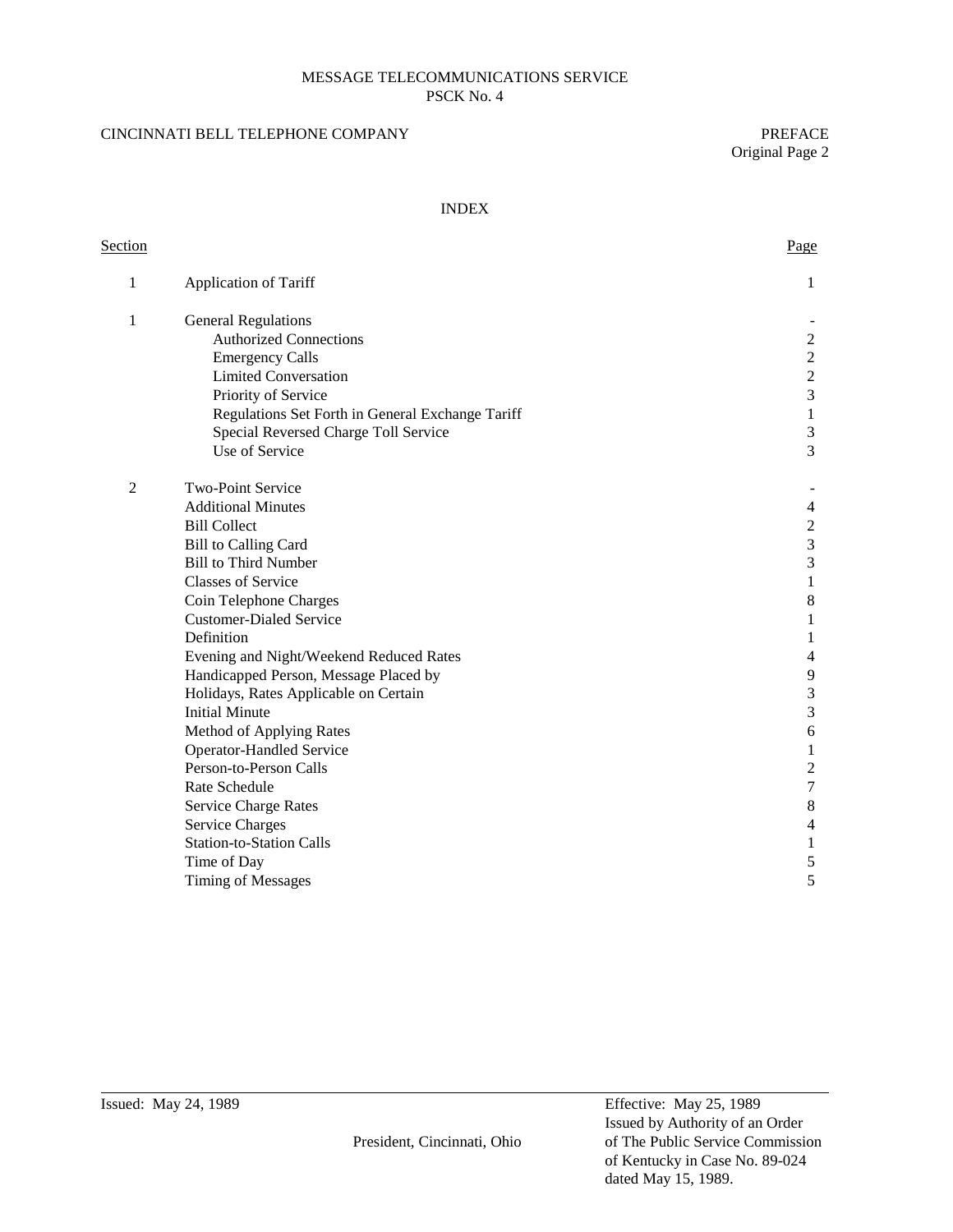#### CINCINNATI BELL TELEPHONE COMPANY PREFACE

#### INDEX

# **Section** Page

| 3 | Conference Service                                     |   |
|---|--------------------------------------------------------|---|
|   | <b>Application for Special Charges</b>                 | 2 |
|   | Billing for Conference Service                         |   |
|   | Conditions Under Which Conference Service is Furnished |   |
|   | Definition                                             |   |
|   | Method of Applying Rates                               |   |
|   | Rates and Service Charges                              |   |
|   | Timing of Conference Messages                          |   |
| 4 | Determination of MTS Rate Distances                    |   |
|   | <b>MTS</b> Rate Distance Calculation                   |   |
|   | List of Rate Centers and Central Offices               | 4 |
| 5 | Directory Listings and Services                        |   |
|   | Directory Assistance                                   |   |
|   |                                                        |   |

(D)

(D)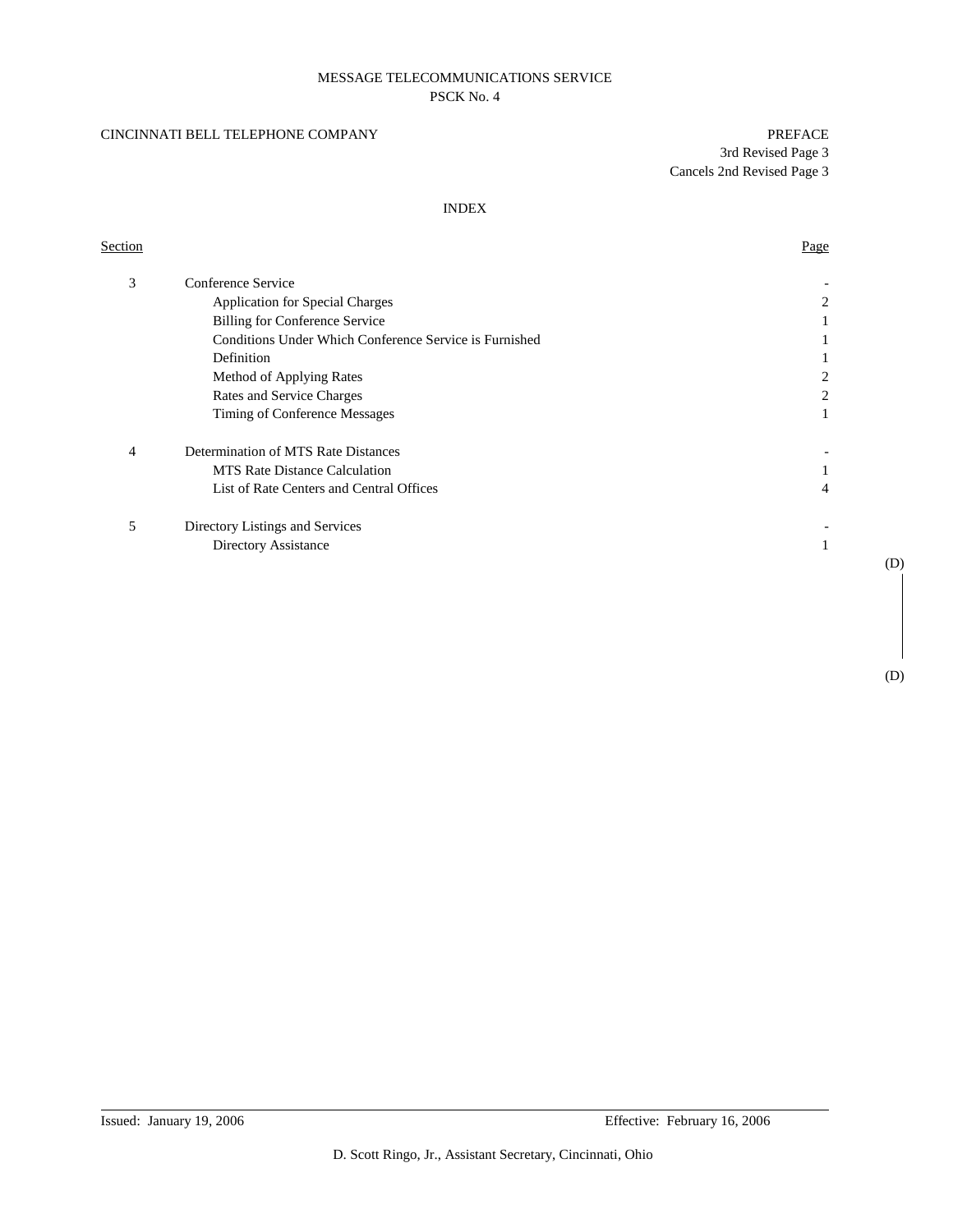# CINCINNATI BELL TELEPHONE COMPANY PREFACE

Original Page 4

# EXPLANATION OF SYMBOLS

- (C) To signify changed regulation.
- (D) To signify discontinued rate or regulation.
- (I) To signify increase.
- (N) To signify new rate or regulation.
- (R) To signify reduction.
- (S) To signify reissued matter.
- (T) To signify a change in text but no change in rate or regulation.

# EXPLANATION OF ABBREVIATIONS

- MTS Message Telecommunications Service
- PBX Private Branch Exchange
- V and H Vertical and Horizontal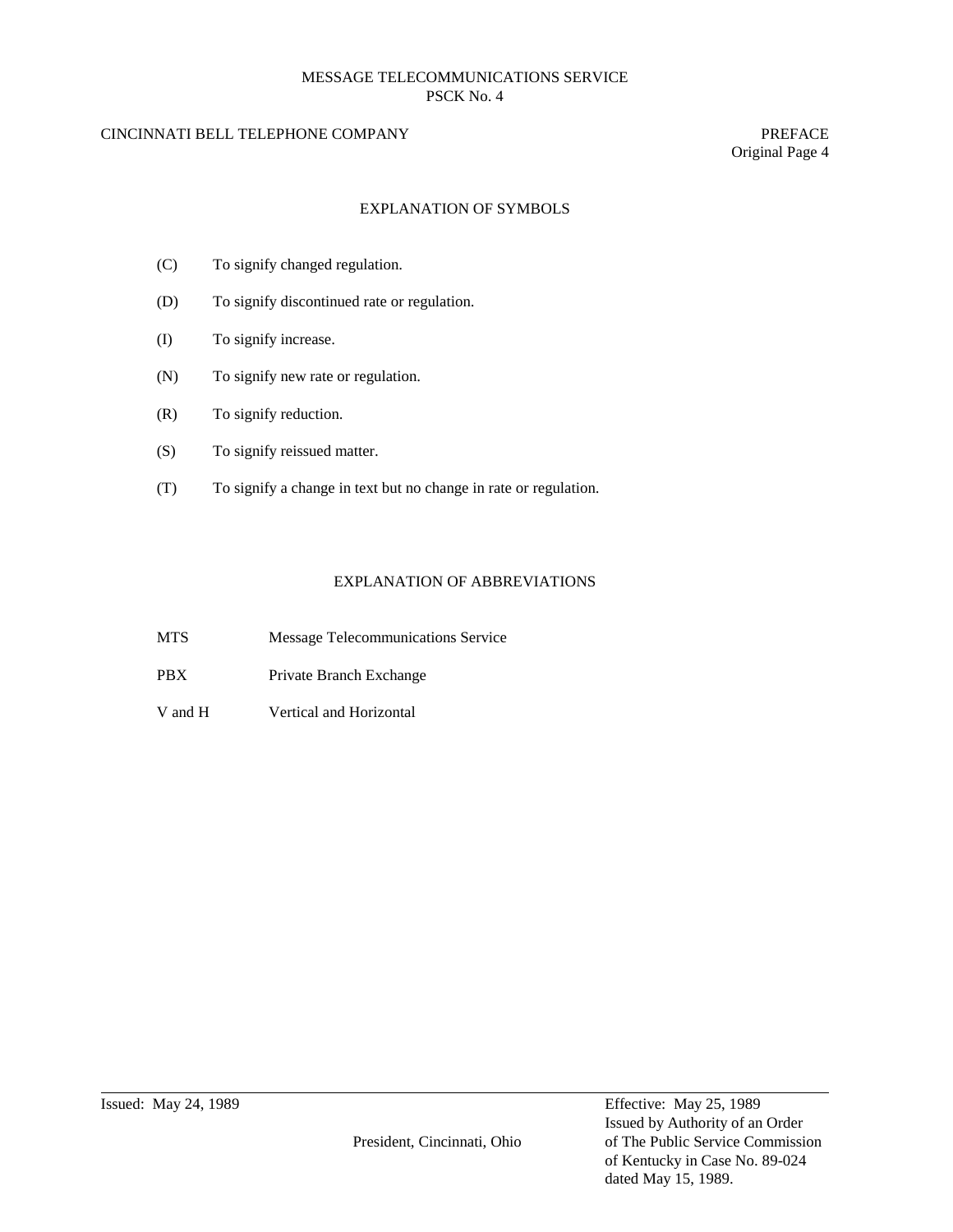# CINCINNATI BELL TELEPHONE COMPANY SECTION 1

Original Page 1

#### GENERAL REGULATIONS

#### A. APPLICATION

This tariff applies to intrastate intraLATA Message Telecommunications Service (MTS) furnished or made available by Cincinnati Bell Telephone Company, hereinafter referred to as the Company, and for intrastate intraLATA MTS furnished or to be furnished by other connecting carriers concurring in this tariff.

#### B. REGULATIONS

1. The regulations in Section 1 of the General Exchange Tariff pertaining to local service area are applicable to MTS.

The regulations in Section 2 of the General Exchange Tariff pertaining to abuse or fraudulent use of service, advance payments, broadcast of recorded conversations, denial and restoration of service, deposits, payment for service, and transmitting messages are applicable to MTS.

The regulations in Section 5 of the General Exchange Tariff pertaining to construction charges are applicable to MTS.

In addition, where this tariff refers to regulations, rates and charges in other tariffs of the Company, such tariffs and any future revisions, additions, or supplements to them are made a part of this tariff.

2. The obligations of both Company and customer as described in Section 2 of the General Exchange Tariff also apply to MTS. In addition, during an MTS call the customer should exchange identifying information with the called party to protect both their interests.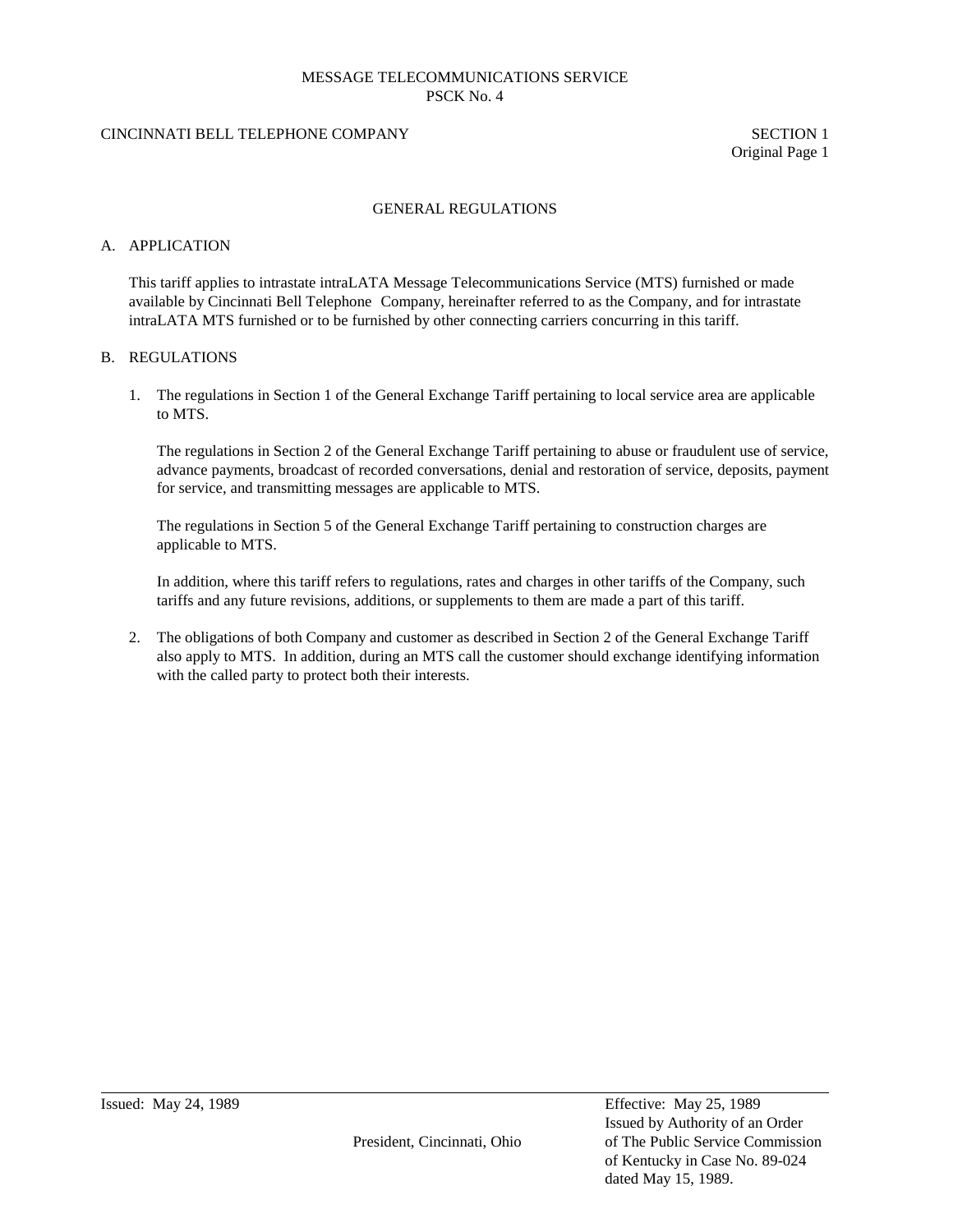#### CINCINNATI BELL TELEPHONE COMPANY SECTION 1

Original Page 2

#### GENERAL REGULATIONS

#### B. REGULATIONS (Cont'd)

#### 3. Authorized Connections

Equipment and facilities provided by the customer may be connected with facilities furnished by the Company for MTS, subject to the provisions of Section 2 and 4 of the General Exchange Tariff.

#### 4. Emergency Calls

MTS calls to governmental emergency service agencies as defined in a. following are offered at no charge when the calls meet the criteria in b. following:

- a. Governmental Emergency Service Agencies: Fire-fighting, police, and emergency squad services (as designated by the appropriate governmental agency), provided they answer emergency service calls on a personally attended (live) twenty-four hour basis, 365 days a year.
- b. Emergency Call: A call of short duration to a governmental emergency service agency in order to seek assistance under conditions that threaten human life and/or property and require prompt corrective action.
- 5. Limited Conversation

The Company reserves the right to limit the length of conversations in times of emergency if a shortage of facilities occurs.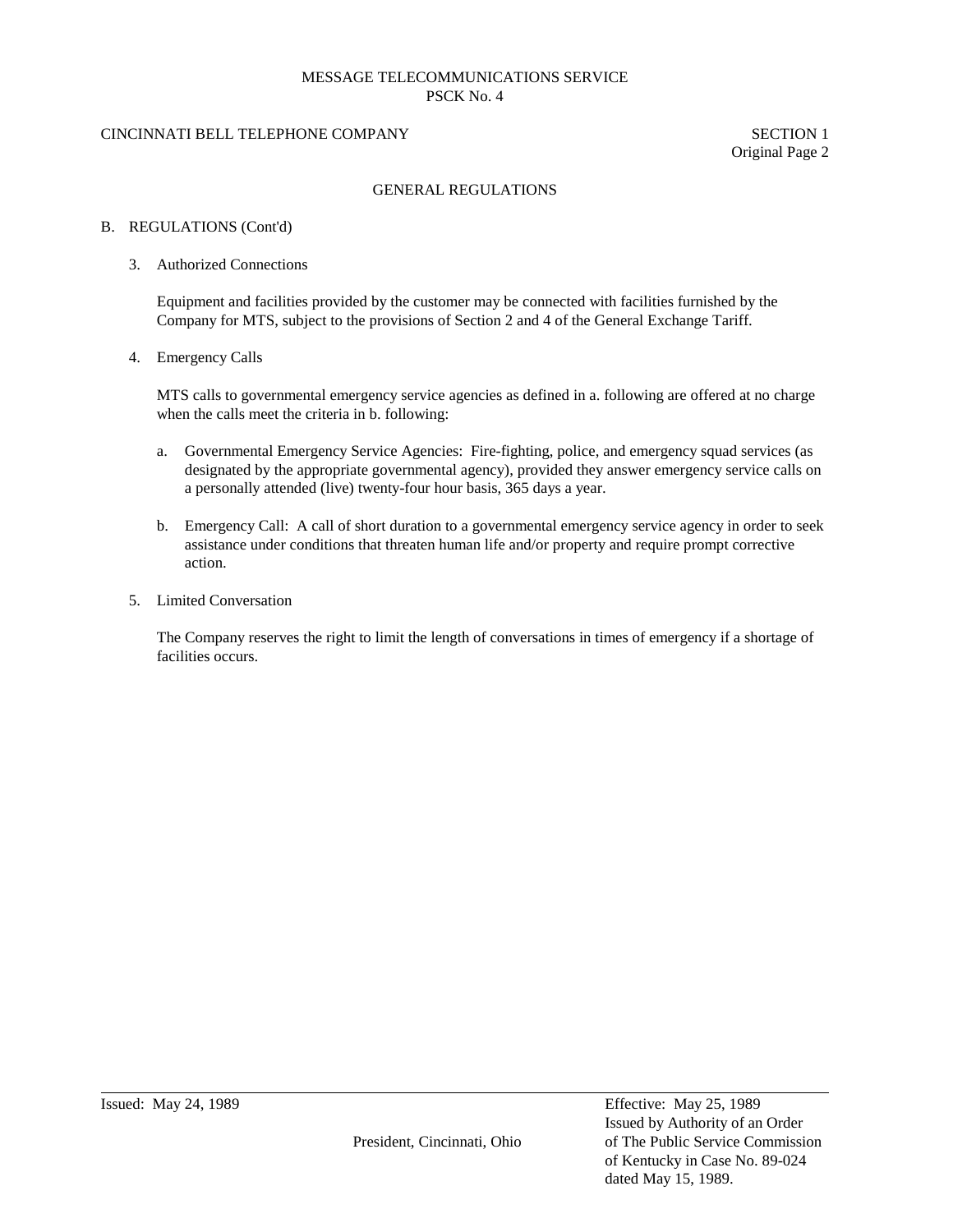# CINCINNATI BELL TELEPHONE COMPANY SECTION 1

Original Page 3

# GENERAL REGULATIONS

#### B. REGULATIONS (Cont'd)

6. Priority of Service

In case of a shortage of facilities for a temporary or protracted period, the establishment of MTS has precedence over all other services, unless the public interest requires otherwise.

7. Special Reversed Charge Toll Service

The regulations in Section 18 of the General Exchange Tariff pertaining to special reversed charge toll service are applicable to MTS.

8. Use of Service

The Company will permit resale or sharing of MTS under the terms and regulations of Paragraph C.1.b. of Section 2 of the General Exchange Tariff and subject to the provisions of this tariff.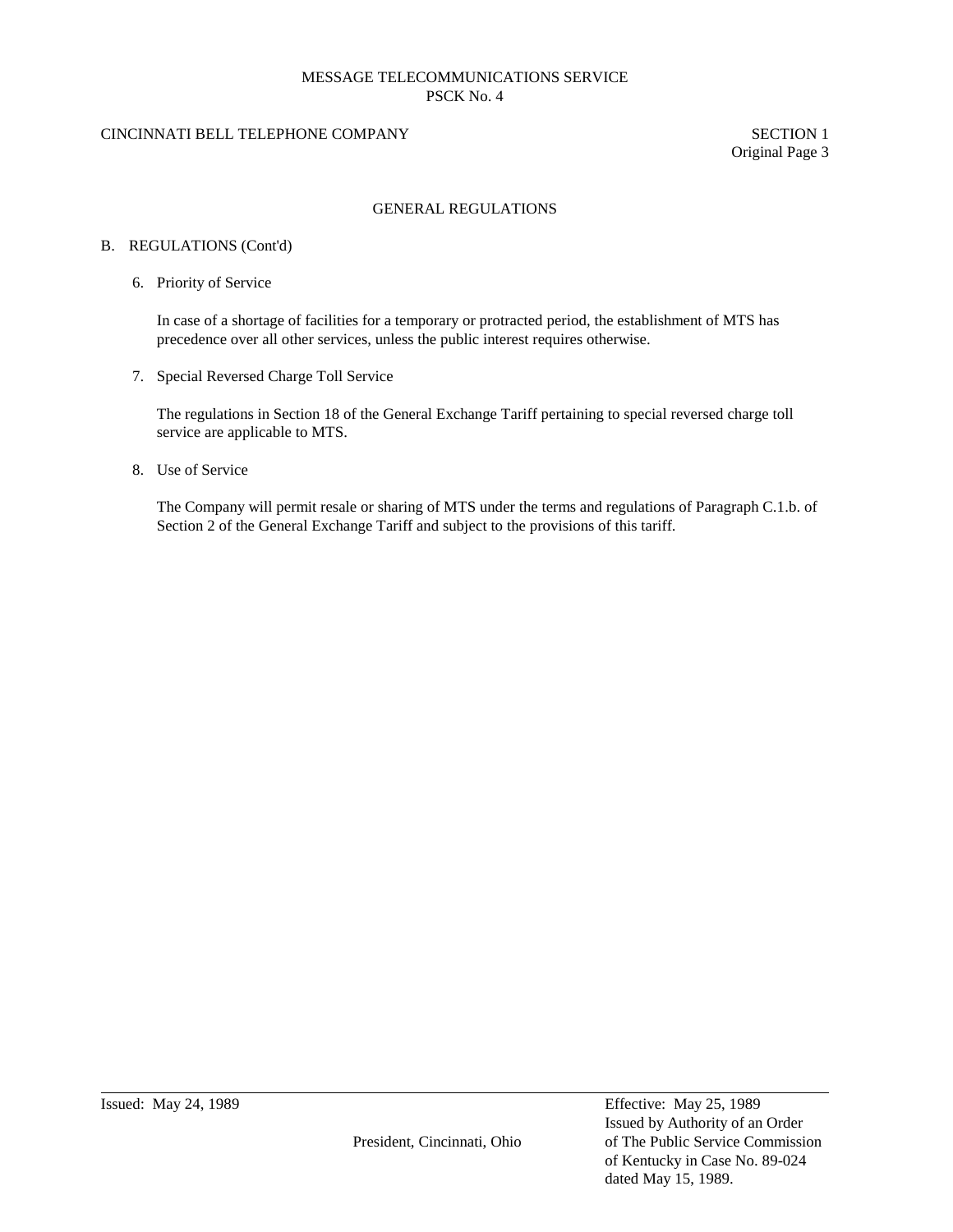# CINCINNATI BELL TELEPHONE COMPANY SECTION 2

Original Page 1

#### TWO-POINT SERVICE

#### A. DEFINITION

Two-point MTS is furnished by toll connections between main stations or PBX trunk lines, or a combination of the two.

#### B. CLASSES OF SERVICE

Five classes of two-point MTS are offered: Customer-Dialed, Automated Calling Card, Operator-Assisted Calling Card, Operator-Handled Station-to-Station and Person-to-Person.

- 1. Customer-Dialed Service: Station-to-station service in which the customer dials a telephone number directly without the assistance of an operator. Operator assisted station calls are treated as customer-dialed when the operator:
	- a. Reaches the called telephone number where facilities are not available for dial completion, or
	- b. Places a call for a calling party who is identified as being handicapped and unable to dial the call because of the handicap, or
	- c. Reestablishes a call which has been interrupted after the called number has been reached, or
	- d. Call connected by operator because of trouble on the network.
- 2. Automated Calling Card: Station-to-station service in which a call is dialed by the customer, billed to the customer's Company authorized calling card number and is completed without the assistance of a Company operator.
- 3. Operator-Assisted Calling Card: Station-to-station service in which a call is completed with the assistance of a Company operator who records and bills the call to the customer's Company authorized calling card number.
- 4. Operator-Handled Service: Station-to-station service in which a Company operator handles the call in order to place the call and/or to arrange for charges to be paid by the called party (collect call), or billed to a third number.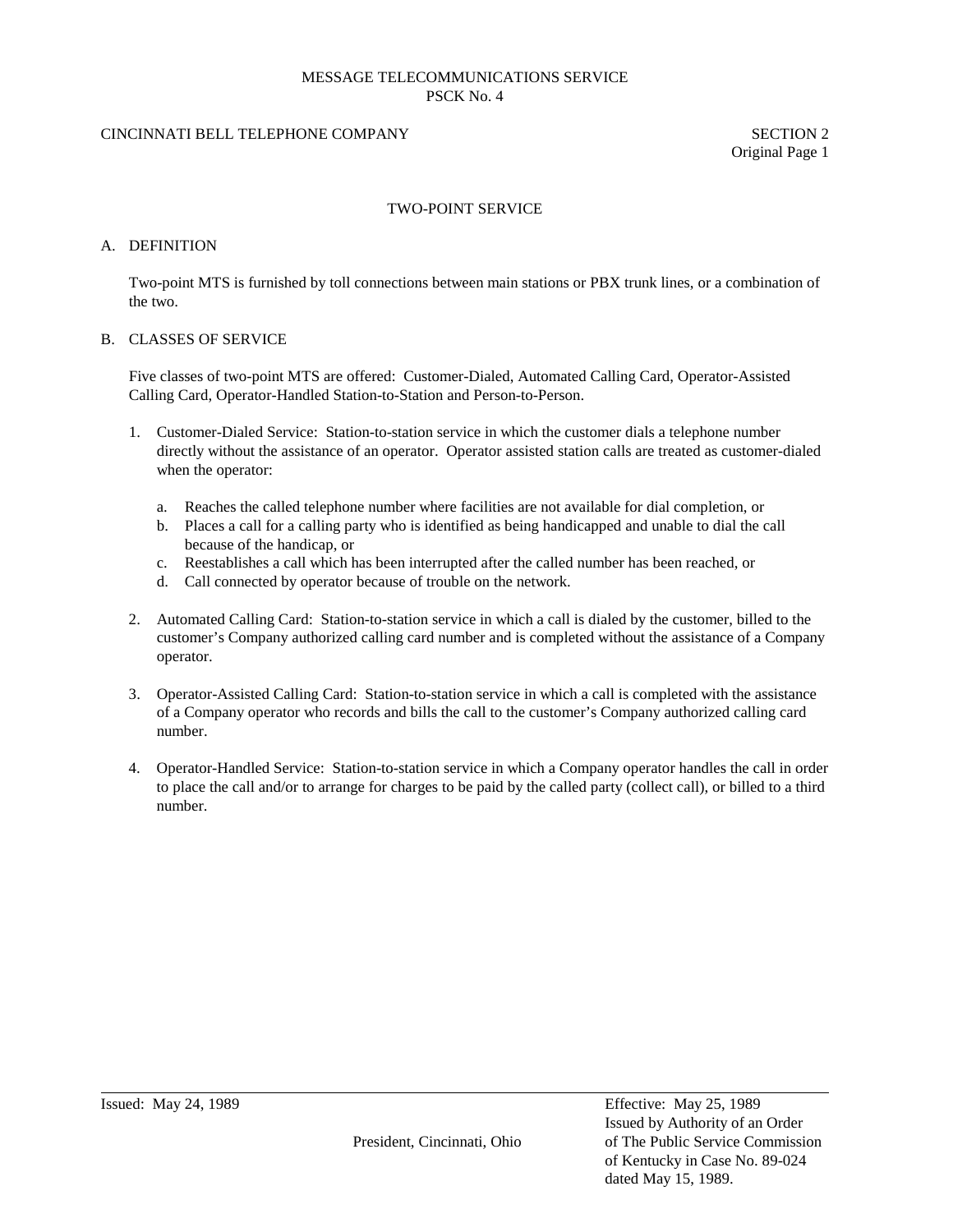# CINCINNATI BELL TELEPHONE COMPANY SECTION 2

Original Page 2

#### TWO-POINT SERVICE

#### B. CLASSES OF SERVICE (Cont'd)

- 5. Person-to-person calls: The customer specifies to an operator a particular person to be reached, or a particular station, department or office to be reached through a PBX attendant.
	- a) The customer may name another individual in place of the original called party, or may agree to talk to another station through a PBX attendant, and the call is still charged as person-to-person.
	- b) When the customer wishes arrangements made in advance with a particular person or station for the establishment of a connection at a specified time (appointment call), the call is charged as person-to-person.

For all call except customer-dialed, a service charge applies to the initial period rate for the message.

- 6. The charges due for an MTS call other than customer-dialed or automated calling card may, upon customer request, be billed:
	- a) Collect: Provided the charges are accepted at the called telephone number, and that the called station is not a public or semi-public telephone, the call may be charged to the called station account.

Issued by Authority of an Order President, Cincinnati, Ohio of The Public Service Commission of Kentucky in Case No. 89-024 dated May 15, 1989.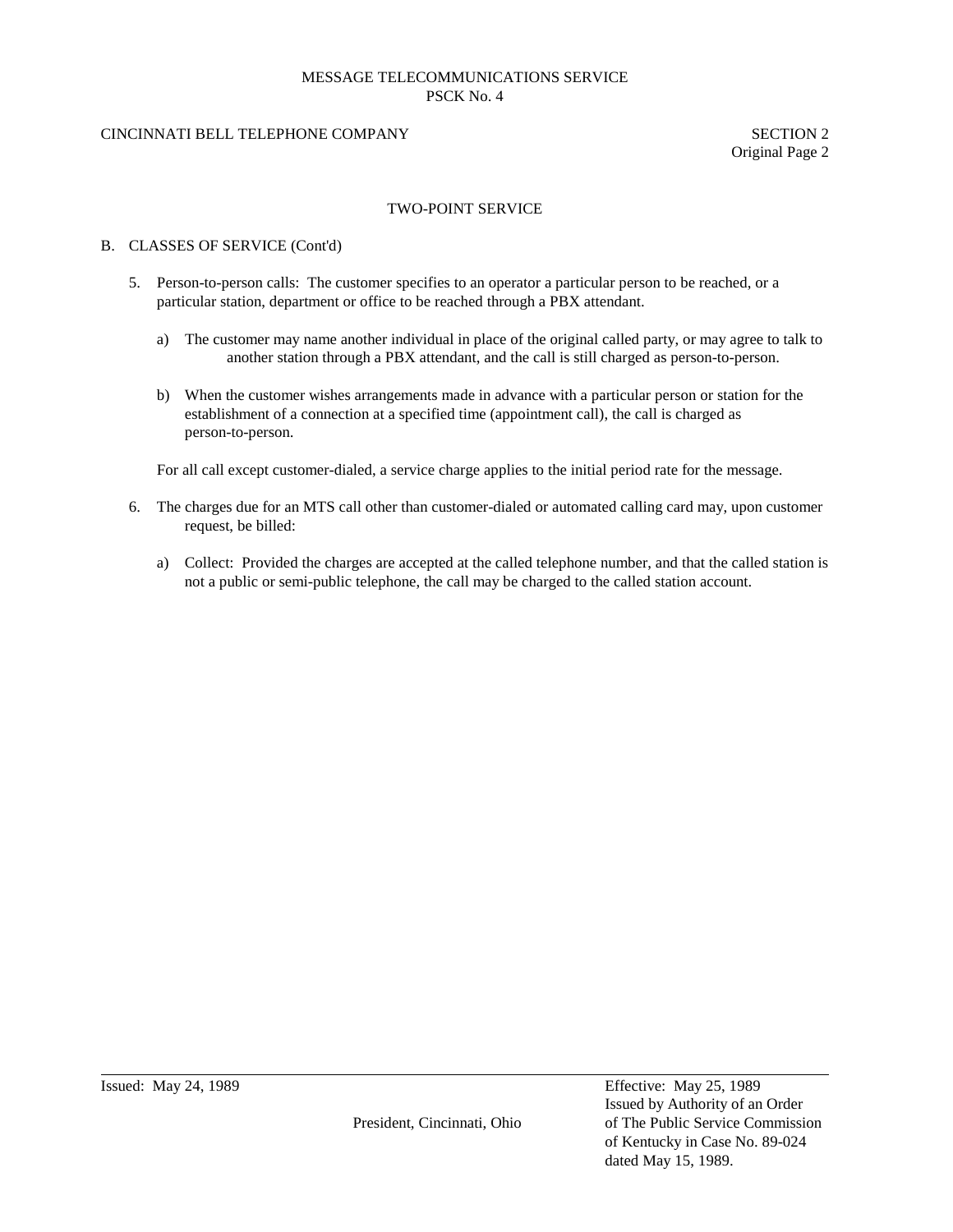# CINCINNATI BELL TELEPHONE COMPANY SECTION 2

Original Page 3

#### TWO-POINT SERVICE

#### B. CLASSES OF SERVICE (Cont'd)

- 6. (Cont'd)
	- b) To a third telephone number: The call may be charged to a station authorized by the Company, other than the stations originating and terminating the call.
	- c) To a calling card: Under this arrangement, the call may be charged to a calling card number authorized by the Company.

#### C. RATES AND CHARGES

1. Rates Applicable on Certain Holidays

On Christmas Day (December 25), New Year's Day (January 1), Independence Day (July 4), Thanksgiving Day and Labor Day, the rate applicable is the Evening rate, unless a lower rate would normally apply.

2. Initial Minute, Additional Minutes, Service Charges and Discounts

Two-point MTS rates are quoted in terms of initial minute, additional minutes and service charges in the Schedule of Rates on Pages 7 and 8 of this Section.

a. Initial Minute

Initial minute rates are for connections of one minute or less.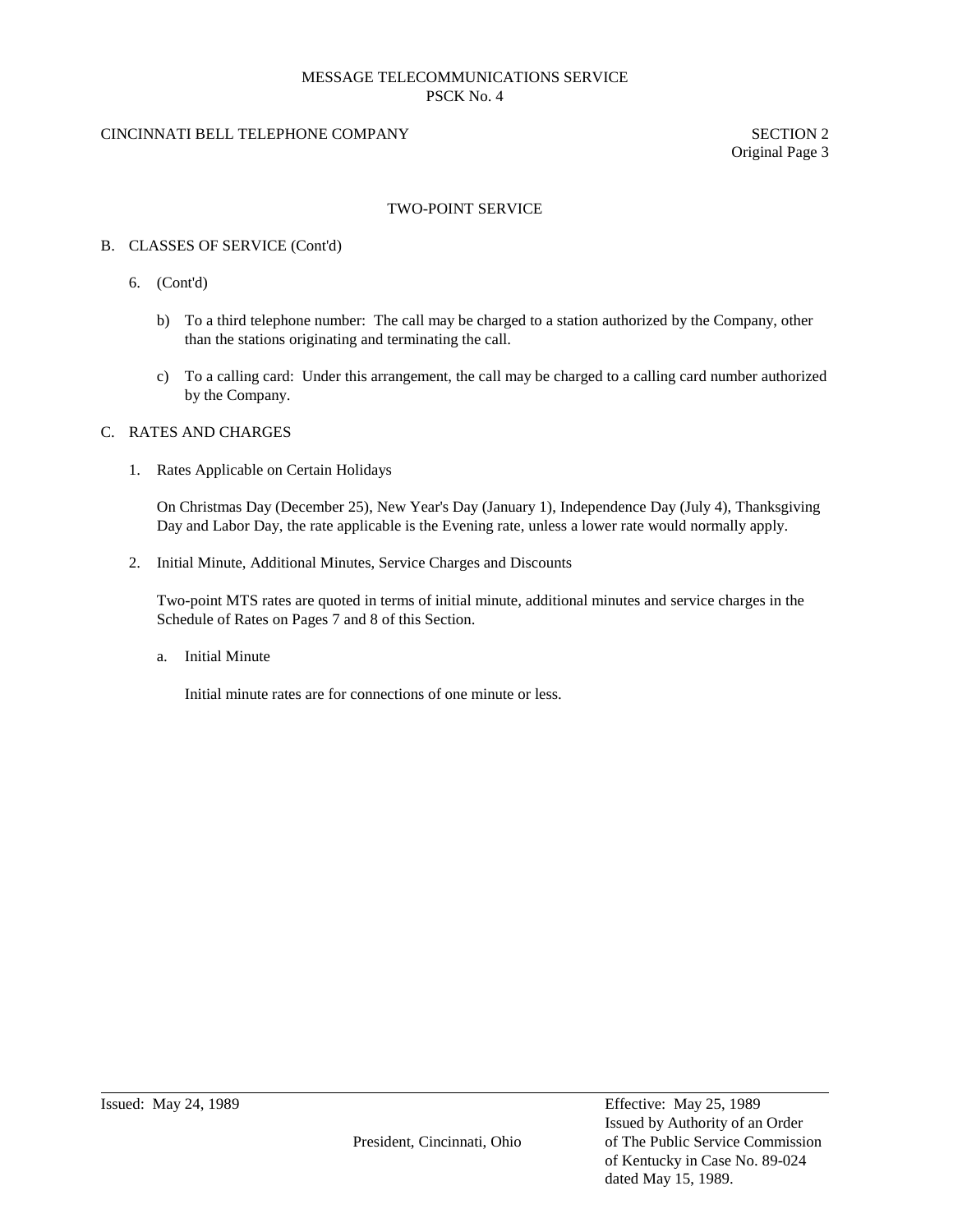# CINCINNATI BELL TELEPHONE COMPANY SECTION 2

Original Page 4

#### TWO-POINT SERVICE

#### C. RATES AND CHARGES (Cont'd)

- 2. Initial Minute, Additional Minute, Service Charges and Discounts (Cont'd)
	- b. Additional Minutes

Additional minute rates are for additional whole minutes or fractions beyond the initial minute during which connection continues.

c. Service Charges

A service charge applies to each operator-assisted calling card, automated calling card, operator-handled station-to-station and person-to-person call. Discounts do not apply to the service charge.

- d. Discounts for the Evening and Night/Weekend reduced rate periods in the Schedule of Rates are expressed as a percent reduction of the charge calculated at the rates for the initial and additional minutes of messages occurring within the rate discount periods.
	- (1) For all classes of service the discount is applied only to the sum of the initial and additional minute charges. The discount is computed separately for charges in each rate period and the results are then totaled.
	- (2) When application of the discount results in a fractional penny of charge, the amount will be rounded down to the nearest whole cent.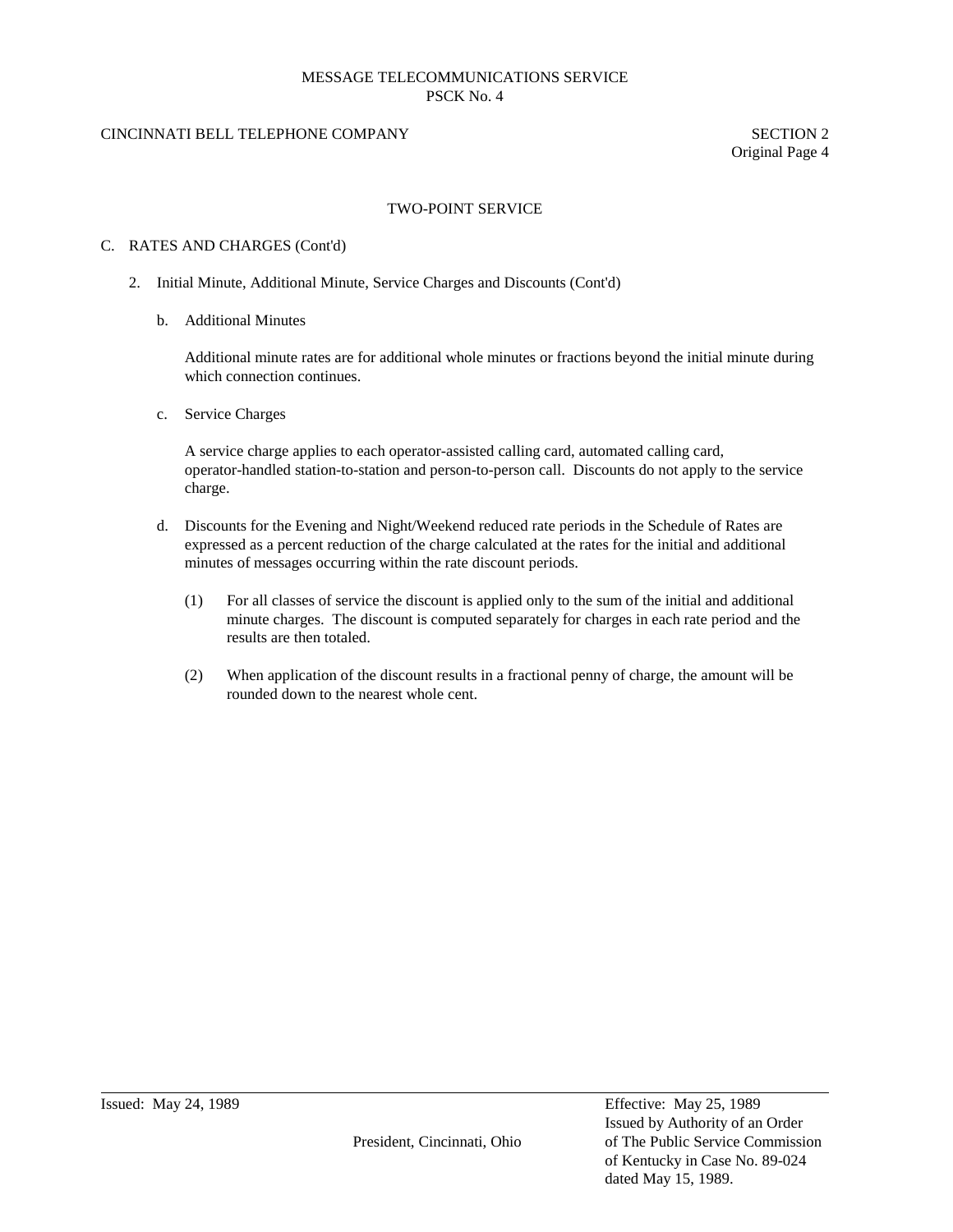# CINCINNATI BELL TELEPHONE COMPANY SECTION 2

Original Page 5

# TWO-POINT SERVICE

#### C. RATES AND CHARGES (Cont'd)

- 3. Timing of Messages
	- a. For customer-dialed and operator-handled station-to-station calls, a message starts at the time communication is established between the calling station and the called telephone number, PBX system, or PBX station reached directly rather than through a PBX attendant.
	- b. For operator-handled person-to-person calls, a message starts at the time communication is established between the person calling and (1) the particular person called, (2) another party acceptable to the person calling, or (3) a PBX station reached through a PBX attendant.
	- c. Chargeable time ends when the calling station "hangs up" thereby releasing the network connection. If the called station "hangs up" but the calling station does not, chargeable time ends when the network connection is released either by automatic timing equipment in the telecommunications network or by the Company operator.
	- d. Chargeable time does not include time lost because of faults or defects in the service.
- 4. Time of Day
	- a. The time legally or commonly in use at the rate center of the calling station determines the rate period for customer-dialed calls.
	- b. In cases where a message begins in one rate period and ends in another, the appropriate discount applies to the rates due for the portion of the message occurring in the reduced rate period.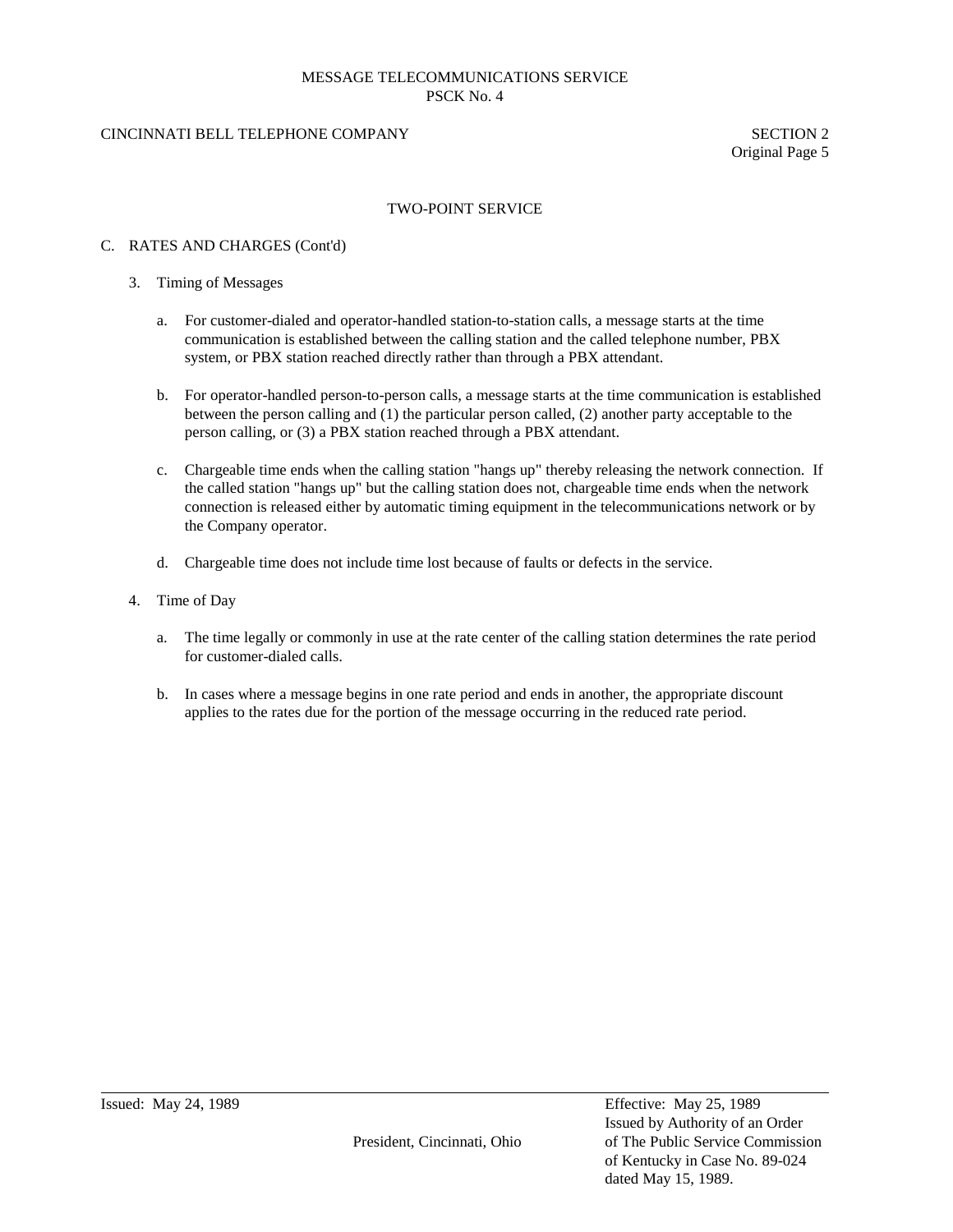# CINCINNATI BELL TELEPHONE COMPANY SECTION 2

Original Page 6

#### TWO-POINT SERVICE

#### C. RATES AND CHARGES (Cont'd)

- 5. Method of Applying Rates
	- a. Two-point MTS rates between points in Kentucky are based on the airline distance between rate centers.
	- b. The rate centers within the Cincinnati Market Area (LATA) are listed in Section 4.B, List of Rate Centers, following.
	- c. For the purpose of determining airline mileages, vertical and horizontal grid lines have been established across the State of Kentucky. The spacing between adjacent vertical grid lines and between horizontal grid lines represents a distance of one coordinate unit. This unit is the square root of 0.1, expressed in statute miles. A vertical (V) and horizontal (H) coordinate is computed for each rate center from its latitude and longitude location by use of appropriate map-projection equations. A pair of V-H coordinates locates a rate center, for determining airline mileages, at a particular intersection of an established vertical grid line with an established horizontal grid line. The distance between any two rate centers is the airline mileage computed as explained in Section 4.A, MTS Rate Distance Calculation, following.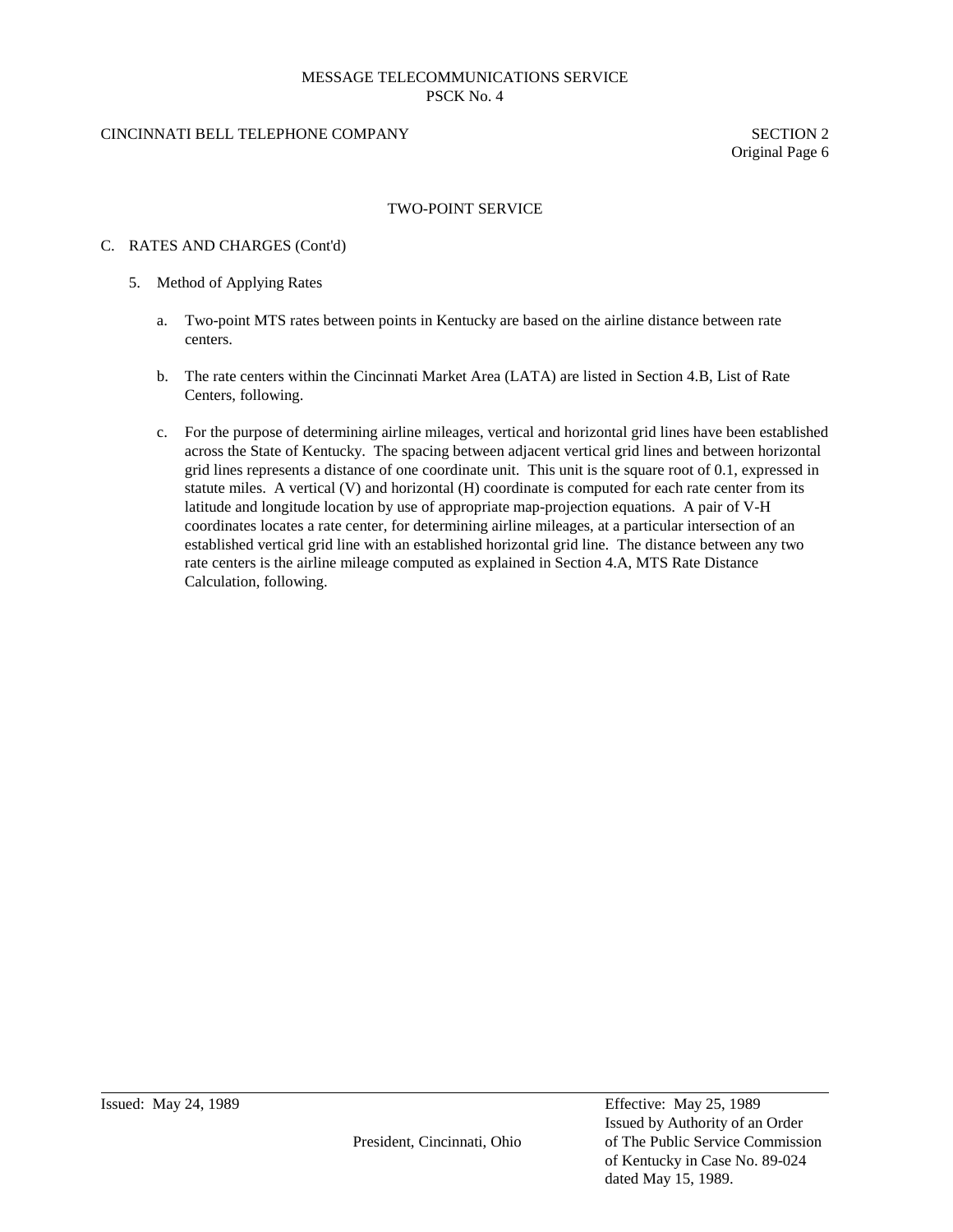# CINCINNATI BELL TELEPHONE COMPANY SECTION 2

Original Page 7

#### TWO-POINT SERVICE

# C. RATES AND CHARGES (Cont'd)

- 6. Schedule of Rates
	- a. All Classes of Service, Maximum Day Rates

| Rate<br>Mileage | Initial<br>1 Minute | Each Additional<br>Minute |
|-----------------|---------------------|---------------------------|
| $1 - 10$        | \$.20               | \$.14                     |
| $11 - 22$       | .24                 | .15                       |
| $23+$ miles     | 27                  | .18                       |

b. Discount Periods #

|                                        | MON TUES WED THURS FRI SAT SUN                       |                    |
|----------------------------------------|------------------------------------------------------|--------------------|
| 8:00 AM<br>tΩ<br>$*5:00$ PM            | Day Rate Period<br>FULL RATE<br>(1)                  |                    |
| $5:00 \text{ PM}$<br>to<br>$*11:00$ PM | Evening Rate Period<br><b>40% DISCOUNT</b><br>(2)    | Even<br>40%<br>(2) |
| $11:00$ PM<br>to<br>$*8:00 AM$         | Night and Weekend Rate Period<br>60% DISCOUNT<br>(3) |                    |

# DISCOUNTS

Discounts apply to the charge for the initial minute occurring within the discount period and to all additional minutes occurring within each discount count rate period. Discounts do not apply to the Service Charge.

\*to but not including

- (1) 40% Discount for communication impaired person
- (2) 60% Discount for communication impaired person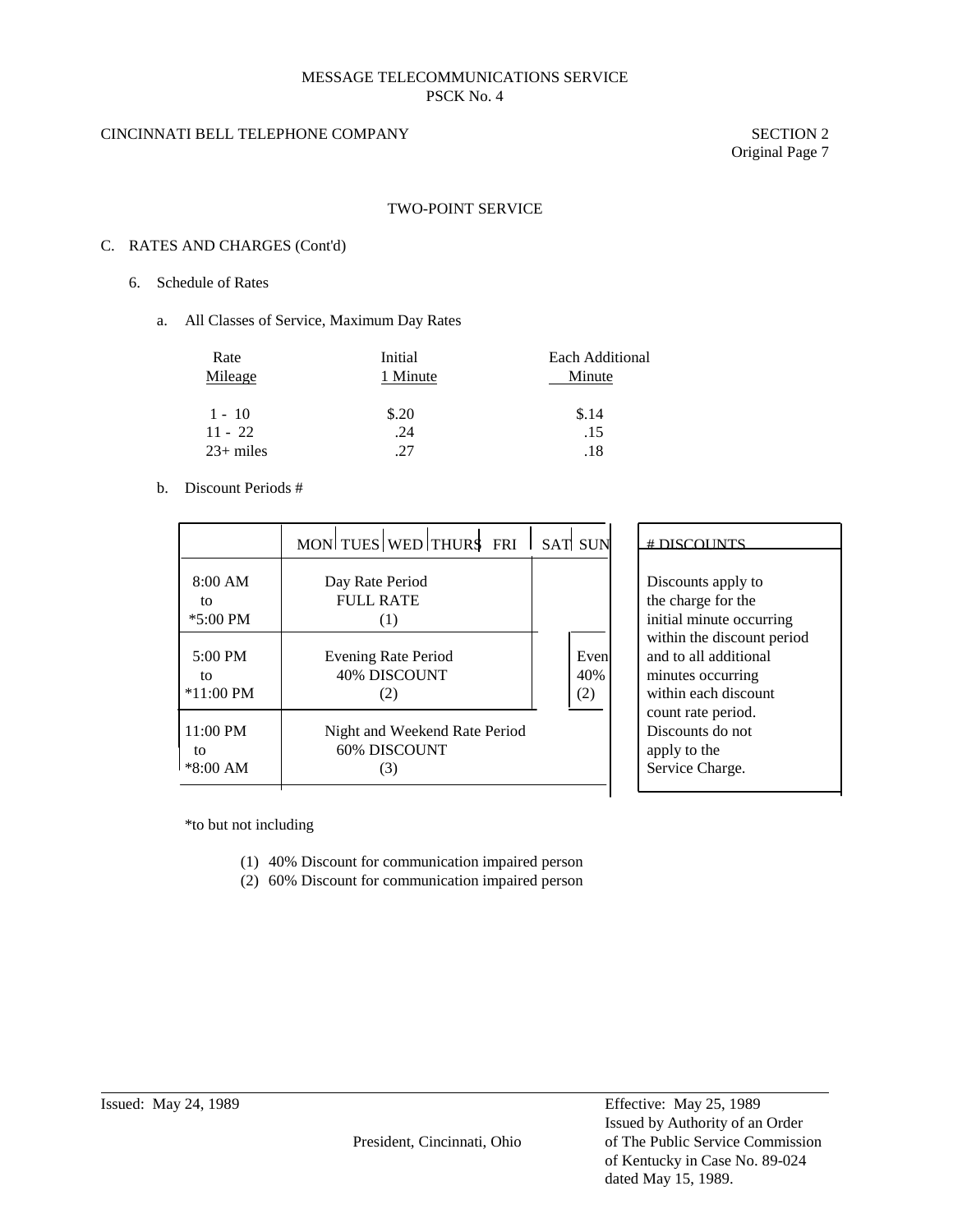# CINCINNATI BELL TELEPHONE COMPANY SECTION 2

Original Page 8

# TWO-POINT SERVICE

# C. RATES AND CHARGES (Cont'd)

- 6. Schedule of Rates (Cont'd)
	- c. Service Charges

|     |                                                        | Charges |
|-----|--------------------------------------------------------|---------|
| (1) | <b>Automated Calling Card</b><br>Station-to-Station    | .50     |
| (2) | Operator-Assisted Calling Card -<br>Station-to-Station | 1.00    |
| (3) | Operator-Handled<br>Station-to-Station                 | 1.50    |
| (4) | Operator-Handled<br>Person-to-Person                   | 3.00    |

d. Coin Telephone Charges (Sent-Paid)

Total charges for calls collected at coin telephones are computed as specified in C.6.a., b. and c. preceding and rounded up or down to the nearest multiple of \$.05.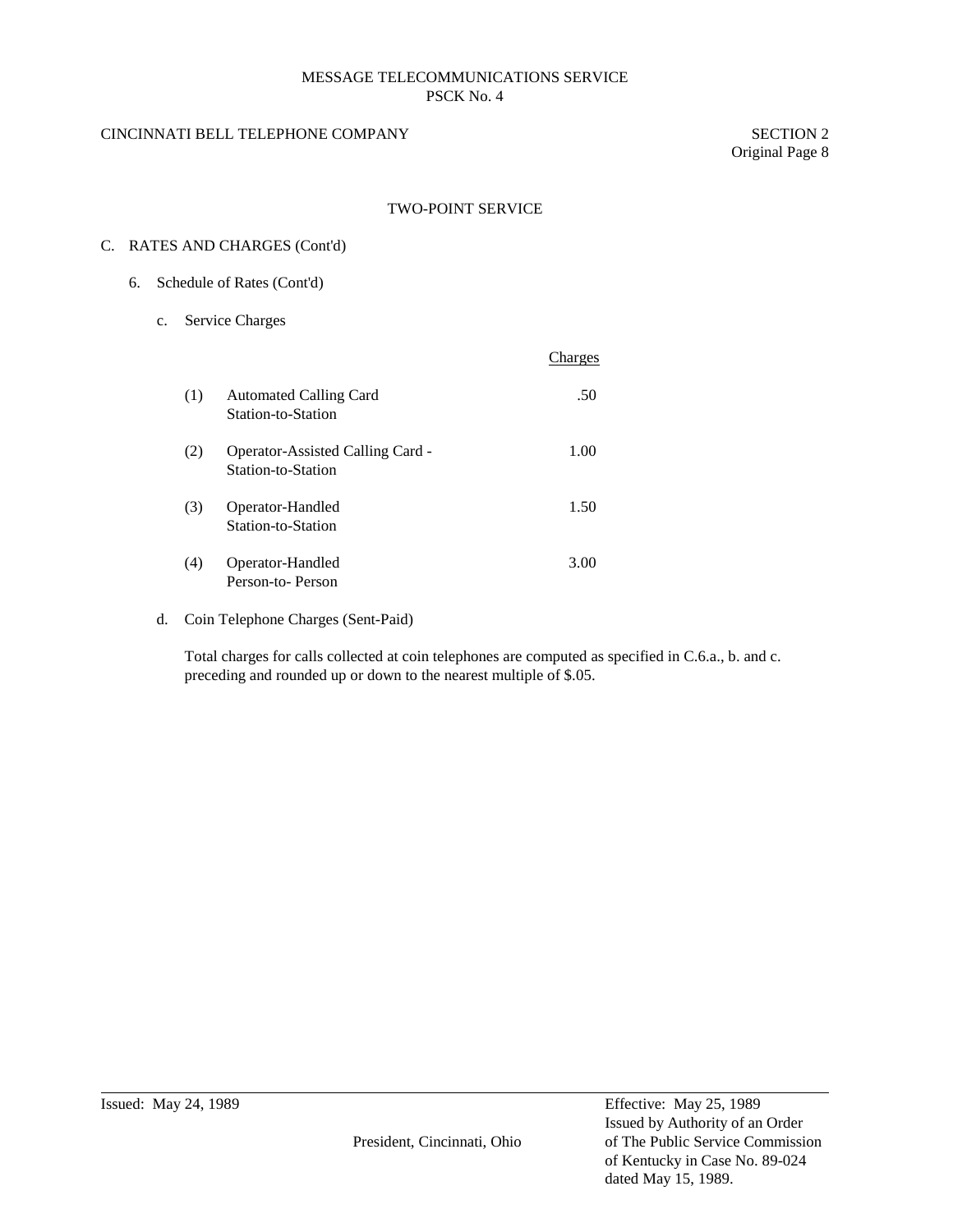# CINCINNATI BELL TELEPHONE COMPANY SECTION 2

Original Page 9

#### TWO-POINT SERVICE

#### C. RATES AND CHARGES (Cont'd)

- 7. Exceptions
	- a. Message placed by Certain Handicapped Persons

The following regulations will apply to customer-dialed messages placed by a hearing and/or speech impaired person who is incapable of verbal communication and therefore uses a non-voice telecommunications device for communicating over the MTS network.

Such handicapped person may apply to the Company for a rate discount. The rate discount is applicable to MTS messages originating at the handicapped person's residence access line.

(1) Certification Requirements

The following is required as proof of handicap:

Written certification to the Company from a licensed physician, audiologist, speech pathologist, or appropriate State or Federal agency familiar with the person's impairment, stating that the person qualifies for the rate discount. This may be provided on a Company form or professional letterhead of the certifying party.

(2). Rate Discounts

The rate discounts applicable are (1) Day Rate Period, apply Evening Rate Discount; (2) Evening, night and Weekend Rate Periods, apply Night and Weekend Discount.

b. Nonprofit and Governmental Agencies

Telecommunications Device for the Deaf (TDD) lines maintained by nonprofit organizations and governmental agencies, upon written application and verification that such lines are maintained for the benefit of the impaired may receive the discount as specified in C.7.a.(2) above on their Company provided intraLATA message toll service rates.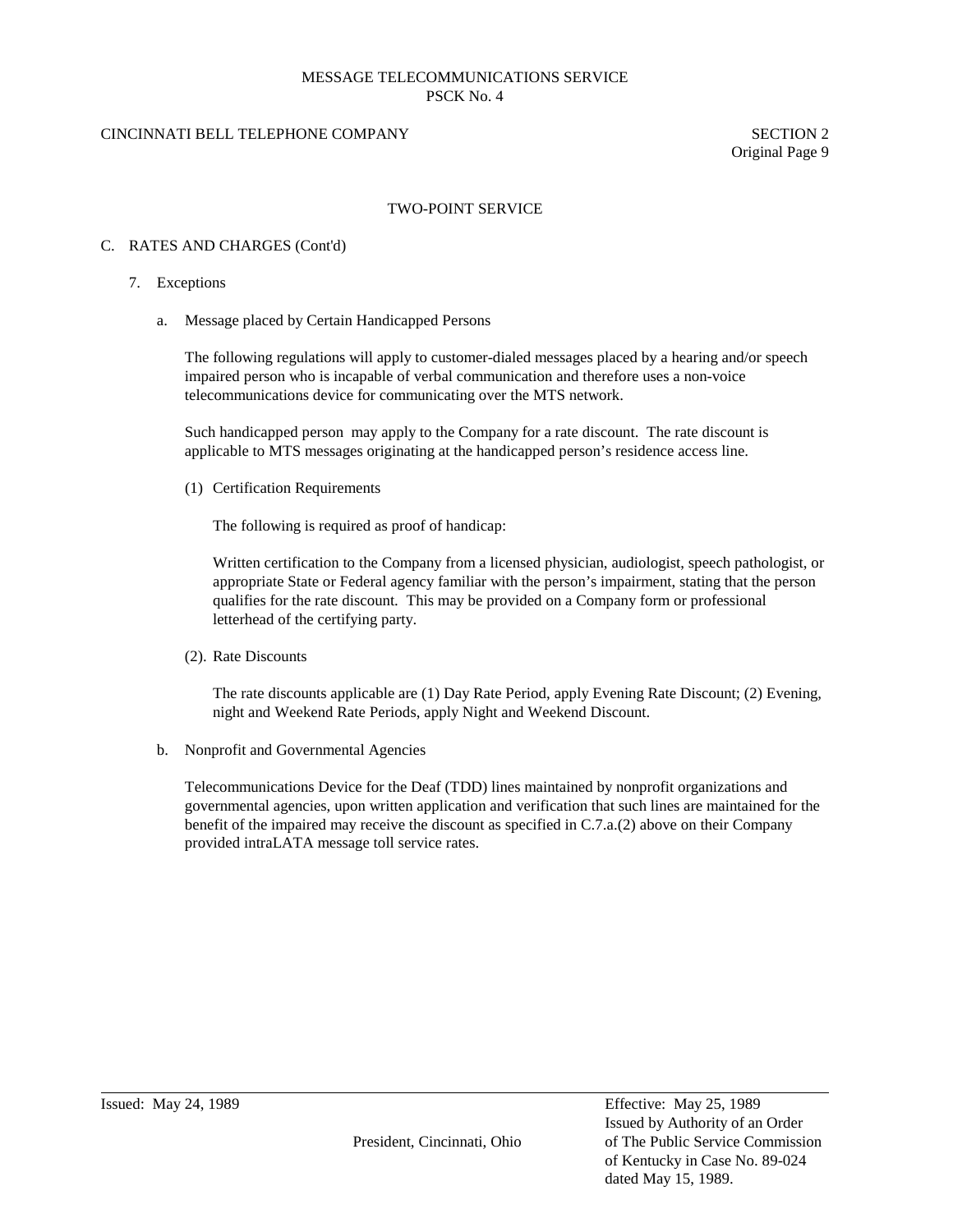# CINCINNATI BELL TELEPHONE COMPANY SECTION 3

Original Page 1

#### CONFERENCE SERVICE

#### A. DEFINITION

Conference Service provides simultaneous connections among three or more main stations or PBX trunk lines, or combination thereof.

#### B. REGULATIONS

- 1. Conditions Under Which Conference Service is Furnished
	- a. Service is furnished wherever facilities permit.
	- b. Service may be provided so that all main stations or PBX trunk lines on a connection may communicate with all the others, or so that one station will be the transmitting station and all others receiving stations.
	- c. Upon request, the Company will attempt to arrange for the establishment of a Conference Service at a specified time.
- 2. Billing for Conference Service

Charges for Conference Service calls may, upon request, be reversed to one of the called parties (collect call) or billed to a third telephone number or to a calling card, provided the total charge for all connections on a call is billed to one designated station.

- 3. Timing of Conference Messages
	- a. A message starts when telephone communication is established between all of the persons on the conference.
	- b. A message ends when the connection is terminated at the originating point (caller hangs up).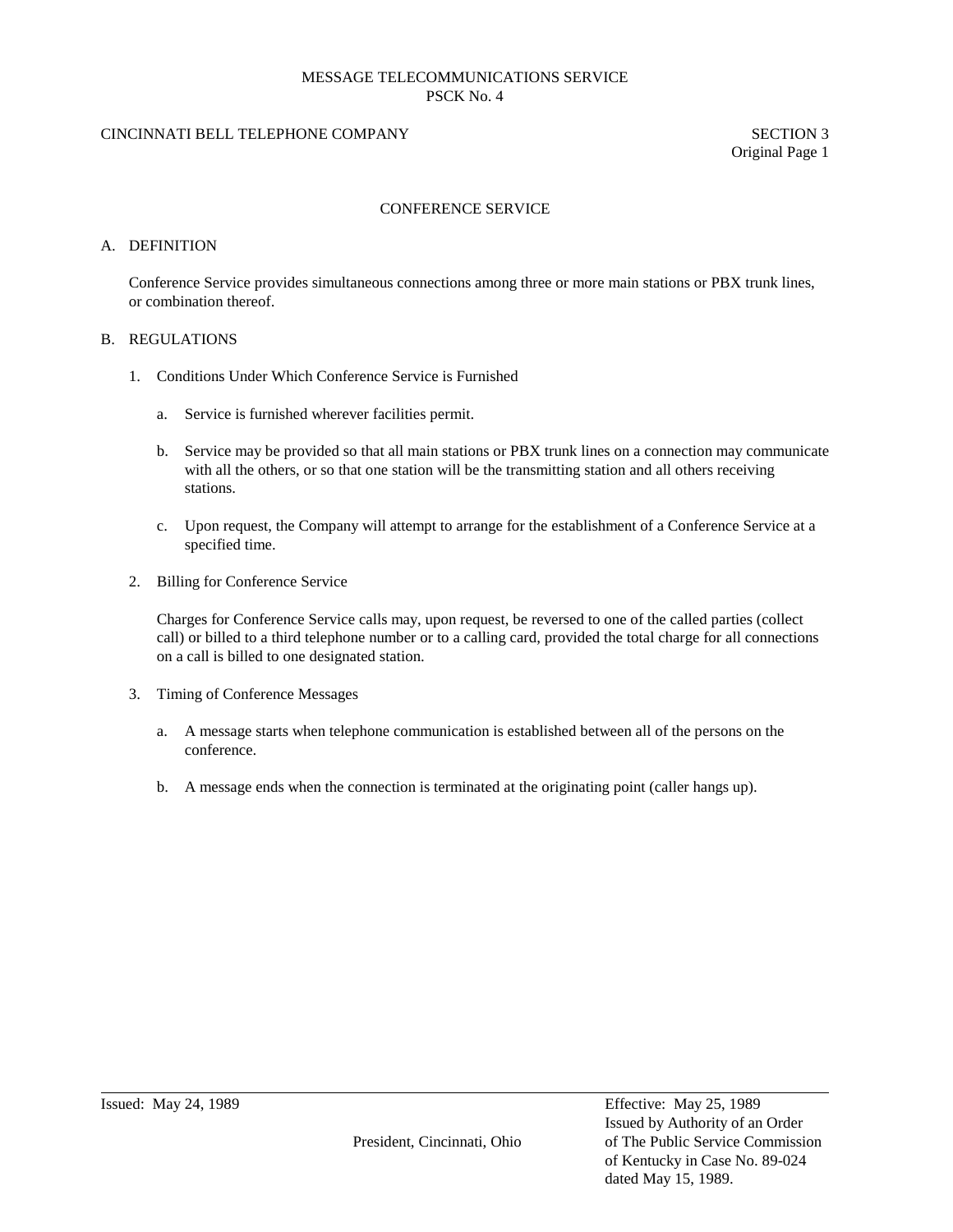# CINCINNATI BELL TELEPHONE COMPANY SECTION 3

Original Page 2

#### CONFERENCE SERVICE

#### B. REGULATIONS (Cont'd)

- 3. Timing of Conference Messages (Cont'd)
	- c. If the originating customer requests that a station or stations be added to or disconnected from the call after it has started, the call is considered terminated and a new call is set up on the basis of the revised group of stations.
	- d. Chargeable time does not include time lost because of faults or defects in the service.

#### C. RATES AND CHARGES

1. Method of Applying Rates

Rate centers and rate distances are determined as described in Section 2, paragraph C.5 preceding.

- 2. Rates and Service Charges
	- a. The two-point initial and additional minute charges apply, determined in accordance with Section 2, paragraph C.6.a., b. preceding, for each connection of the originating station to each called station on the conference. (For calls between the originator and a called station in the same local service area, the charge for a one-mile call applies).
	- b. An operator-handled person-to-person service charge applies for each called station.
	- c. Conference Service rates are the sum of the initial and additional minutes charges and the applicable service charges.
- 3. Application of Special Charges

When an abnormal arrangement is required or when suitable existing facilities are not available for Conference Service, special facilities may be provided at a special charge based upon cost. Special charges are separate from, and in addition to, the applicable initial and additional period rates for the Conference Service call.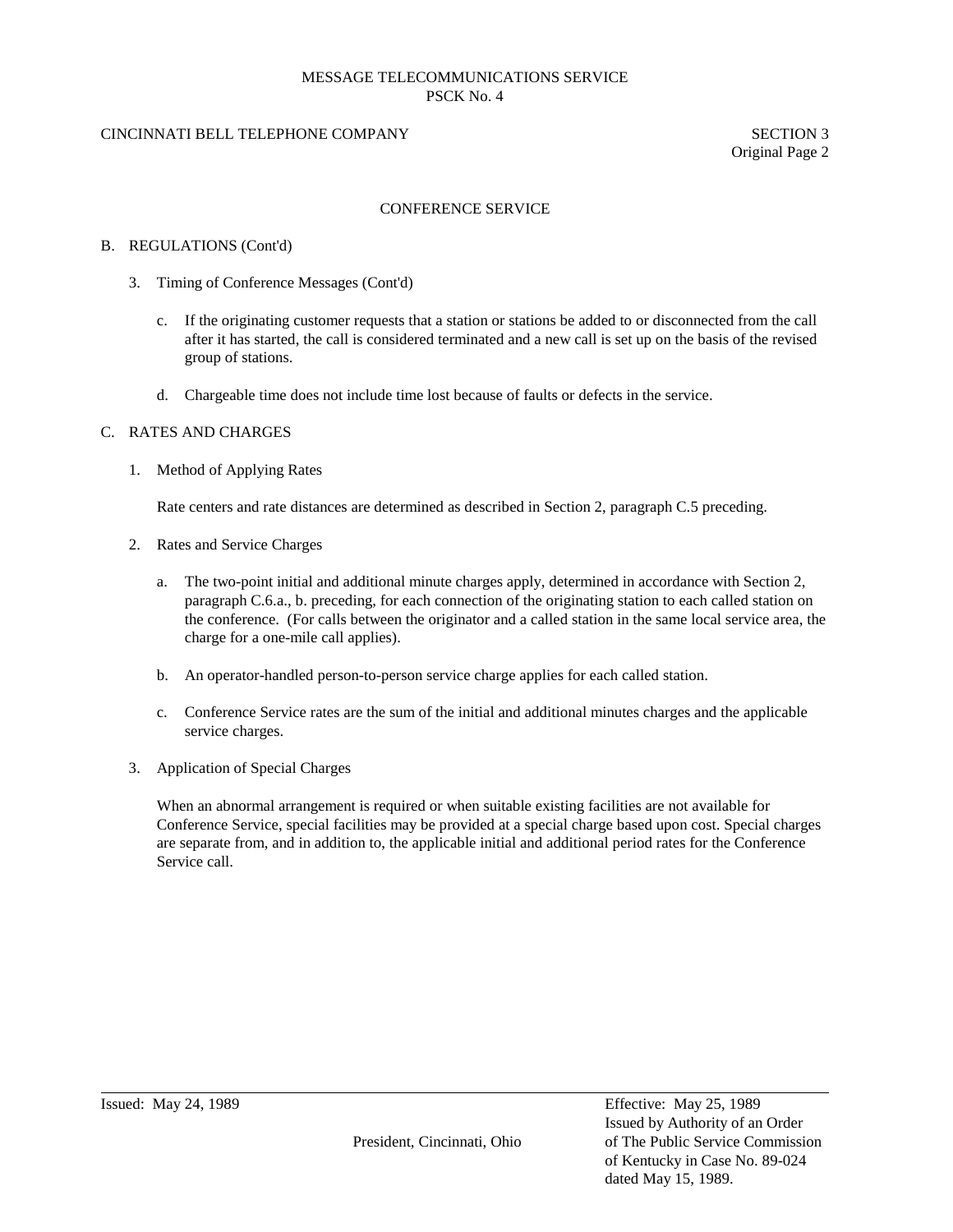#### CINCINNATI BELL TELEPHONE COMPANY SECTION 4

Original Page 1

#### DETERMINATION OF MTS RATE DISTANCES

#### A. MTS RATE DISTANCE CALCULATION

To determine the rate distance between any two rate centers proceed as follows:

- Step 1. Obtain the "V" and "H" coordinates for each rate center.
- Step 2. Obtain the difference between the "V" coordinates of the two rate centers. Obtain the difference between the "H" coordinates.
	- Note: The difference is always obtained by subtracting the smaller coordinate from the larger coordinate.
- Step 3. Divide each of the differences obtained in Step 2 by three, rounding each quotient to the nearer integer.
- Step 4. Square these two integers and add the two squares.

If the sum of the squares is greater than 1777, divide the integers obtained in Step 3 by three and repeat Step 4. Repeat this process until the sum of the squares obtained in Step 4 is less than 1778.

Step 5. The number of successive divisions by three in Steps 3 and 4 determines the value of "N". Multiply the final sum of the two squares obtained in Step 4 by the multiplier specified in the following table for this value of "N" preceding.

| N<br>Multiplier |    | Minimum Rate Mileage |
|-----------------|----|----------------------|
|                 | 09 |                      |
| 2               |    |                      |

Step 6. Obtain the square root of product in Step 5 and, with any resulting fraction, round up to next higher integer. This is the message rate mileage except that when the mileage so obtained is less than the minimum rate mileage shown in Step 5 preceding, the minimum rate mileage corresponding to the "N" value is applicable.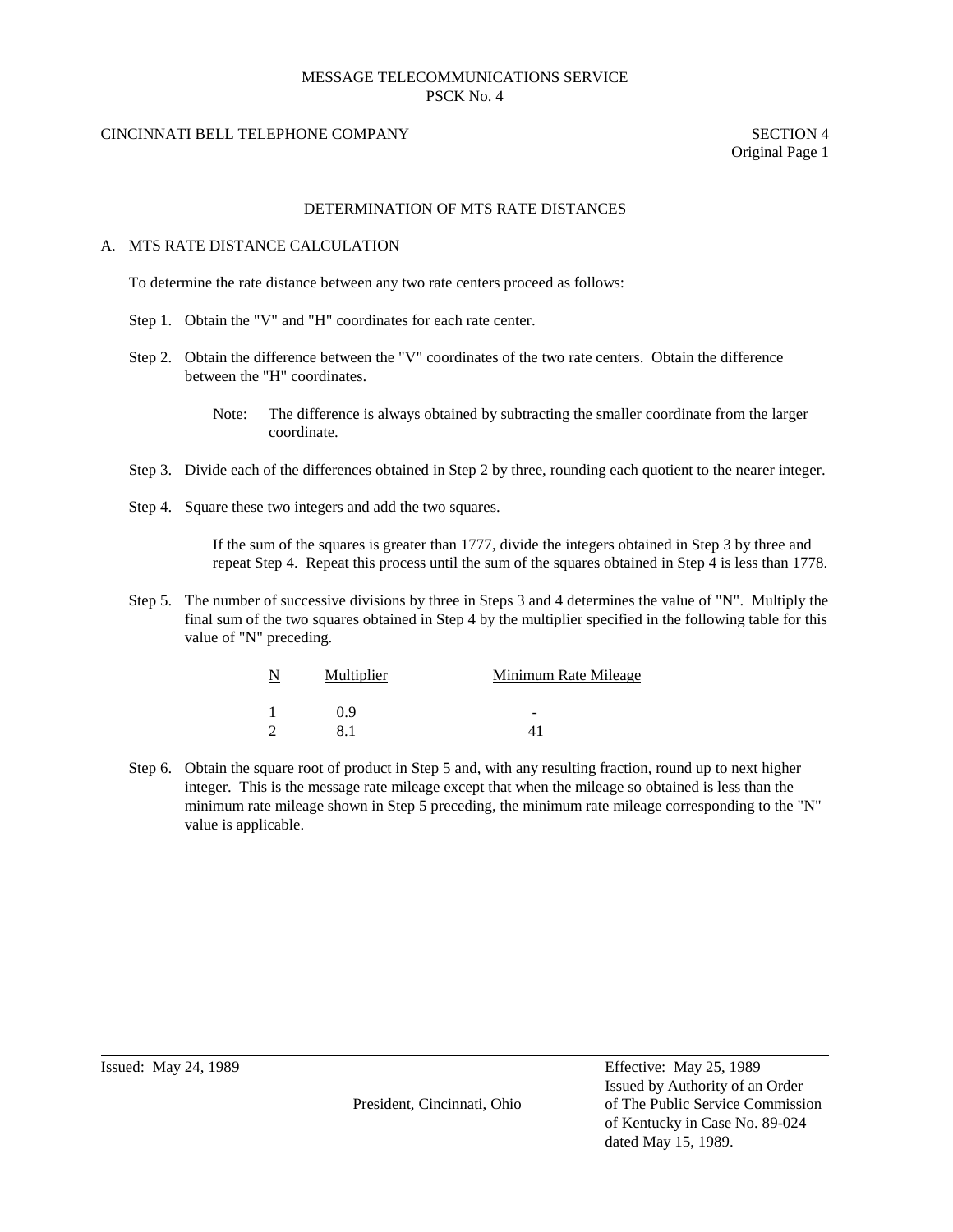# CINCINNATI BELL TELEPHONE COMPANY SECTION 4

Original Page 2

#### DETERMINATION OF MTS RATE DISTANCES

#### A. MTS RATE DISTANCE CALCULATION (Cont'd)

Step 6 (Cont'd)

Example:

The message rate distance is required between Covington and Williamstown.

| a. | Covington<br>Williamstown | 6266<br>6353 | н<br>2676<br>2636 |
|----|---------------------------|--------------|-------------------|
|    | Difference:               |              |                   |

c. (1) Divide each difference by three and round to nearer integer: 29 and 13

d. (1) Square integers and add:  $29 \times 29 = 841$ 13 x 13 =  $169$ 

| sum of squared integers: | 1010 |
|--------------------------|------|
|                          |      |

sum is less than 1778

This sum of squared integers is less than 1778 and was obtained after one division by three, therefore " $N$ " = 1.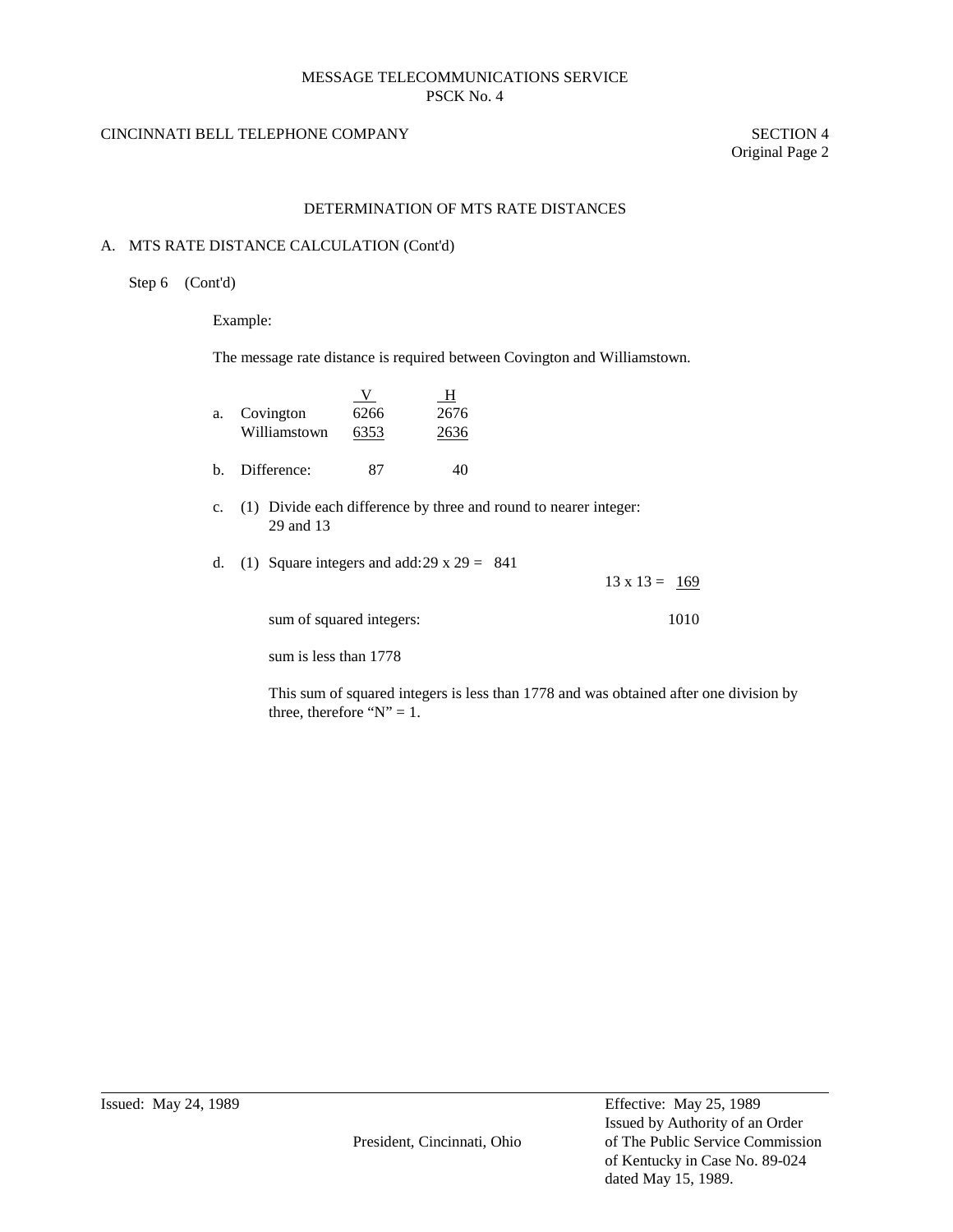# CINCINNATI BELL TELEPHONE COMPANY SECTION 4

Original Page 3

# DETERMINATION OF MTS RATE DISTANCES

#### A. MTS RATE DISTANCE CALCULATION (Cont'd)

Step 6 (Cont'd)

Example (Cont'd):

e. Multiply final sum by factor .9 (corresponding to " $N$ " = 1).

# 1010 x .9 909

f. Square root of  $909 = 30$  and a fraction, which is rounded up to 31 miles (fractional miles being considered full miles). The 31 miles is less than the minimum 41 rate miles applicable when " $N'' =$ 1, so the message rate mileage is 31 miles.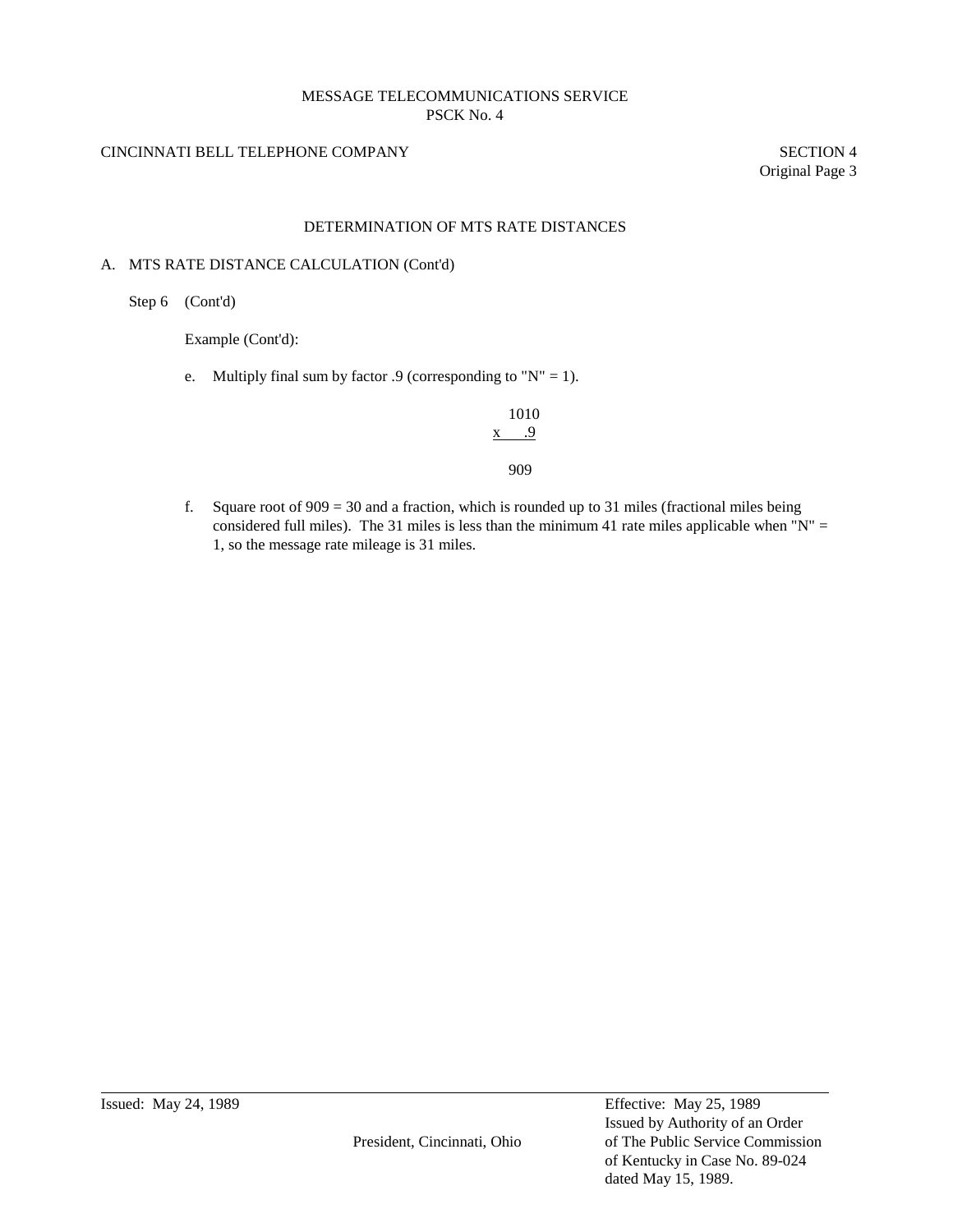# CINCINNATI BELL TELEPHONE COMPANY SECTION 4

Original Page 4

# DETERMINATION OF MTS RATE DISTANCES

# B. LIST OF RATE CENTERS AND CENTRAL OFFICES

1. List of Rate Centers

| RATE CENTERS  | V    | н    |
|---------------|------|------|
|               |      |      |
| Alexandria    | 6277 | 2645 |
| <b>Boone</b>  | 6292 | 2686 |
| <b>Butler</b> | 6310 | 2623 |
| Covington     | 6266 | 2676 |
| Falmouth      | 6328 | 2606 |
| Glencoe       | 6361 | 2682 |
| Independence  | 6296 | 2667 |
| Walton        | 6316 | 2669 |
| Warsaw        | 6354 | 2700 |
| Williamstown  | 6353 | 2636 |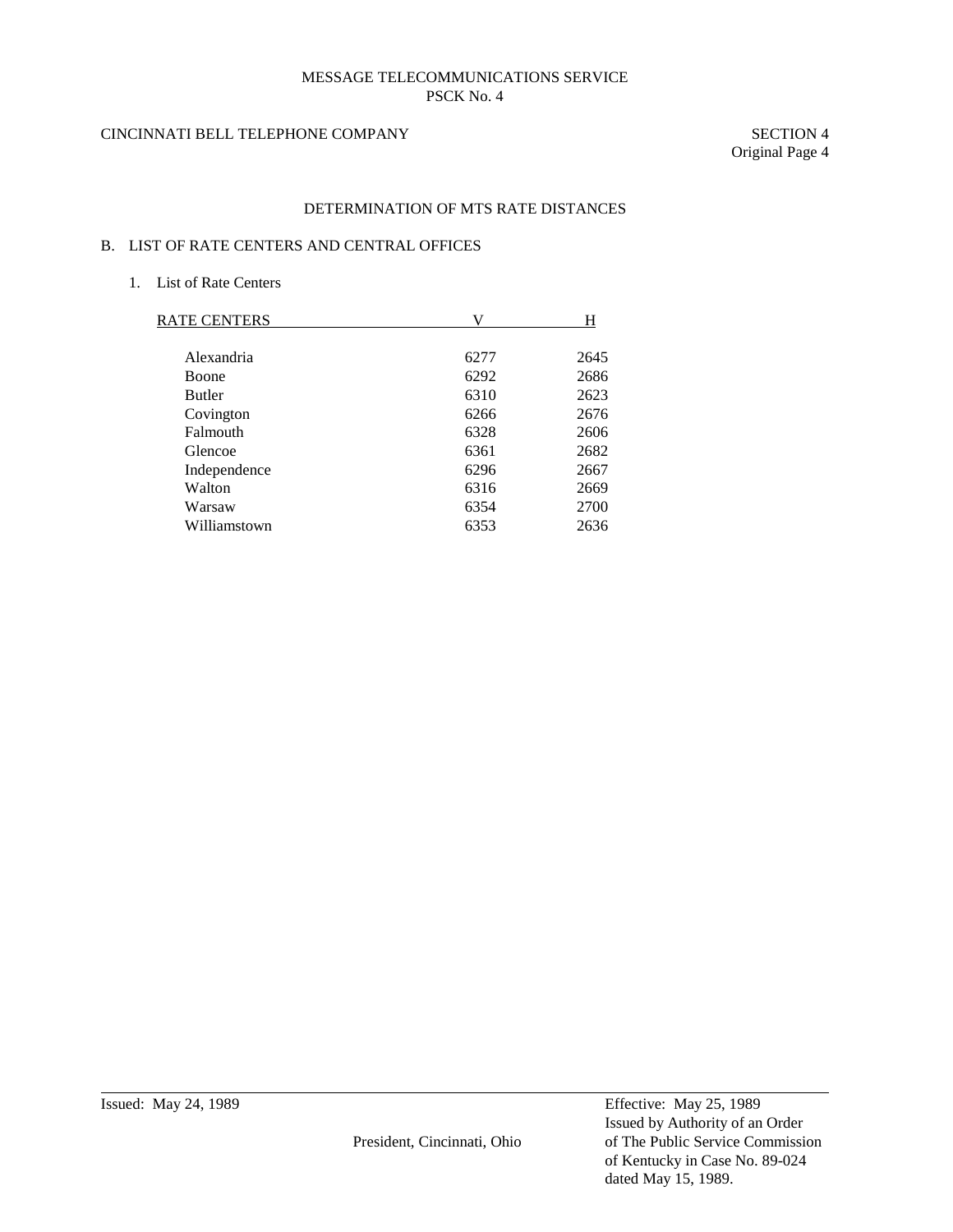# CINCINNATI BELL TELEPHONE COMPANY Section 5

4th Revised Page 1 Cancels 3rd Revised Page 1

# DIRECTORY LISTINGS AND SERVICES

# A. DIRECTORY ASSISTANCE

The regulations in Section 30 of the General Exchange Tariff pertaining to Directory Assistance are applicable to MTS.

# B. RESERVED  $(T)$

| (On-Line Listing Information Service (OLLI) Service has been withdrawn effective July 18, 2004.) | (T) |
|--------------------------------------------------------------------------------------------------|-----|
|                                                                                                  |     |
|                                                                                                  |     |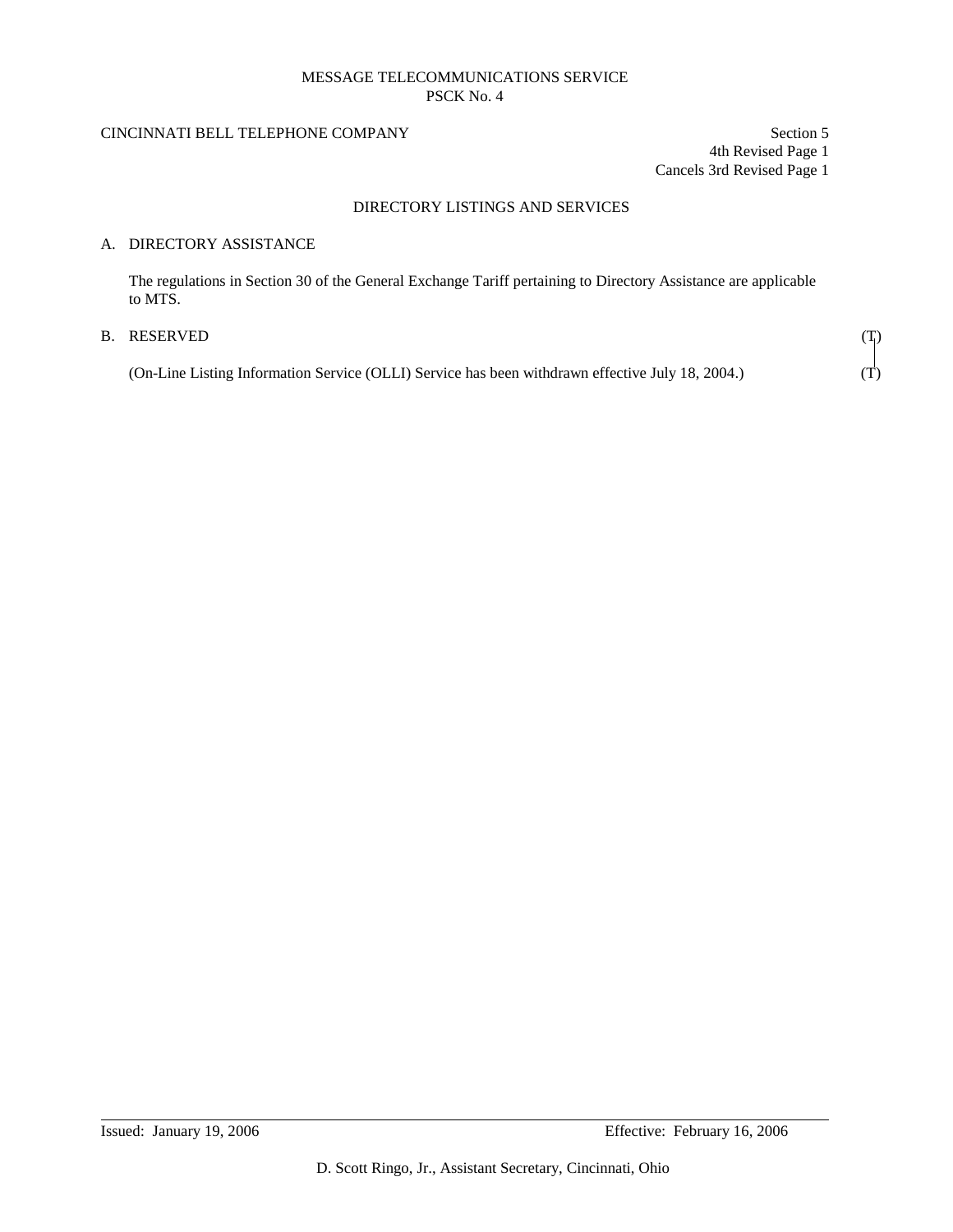# CINCINNATI BELL TELEPHONE COMPANY Section 5

4th Revised Page 2 Cancels 3rd Revised Page 2

# DIRECTORY LISTINGS AND SERVICES

| B. RESERVED (Continued)                                                                          | $\mathcal{T}_1$ |  |
|--------------------------------------------------------------------------------------------------|-----------------|--|
| (On-Line Listing Information Service (OLLI) Service has been withdrawn effective July 18, 2004.) |                 |  |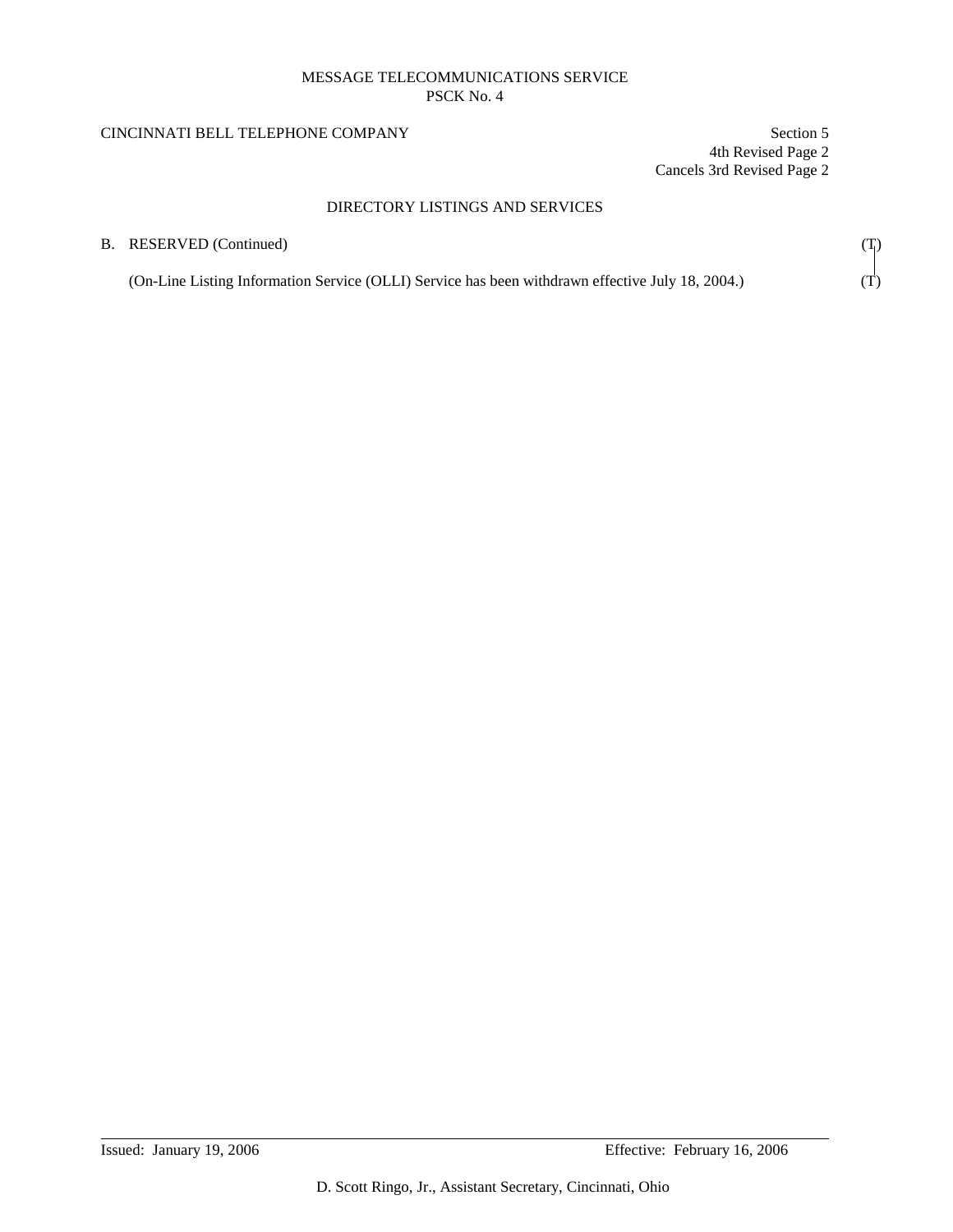# CINCINNATI BELL TELEPHONE COMPANY Section 5

4th Revised Page 3 Cancels 3rd Revised Page 3

# DIRECTORY LISTINGS AND SERVICES

| B. RESERVED (Continued)                                                                          |  |
|--------------------------------------------------------------------------------------------------|--|
| (On-Line Listing Information Service (OLLI) Service has been withdrawn effective July 18, 2004.) |  |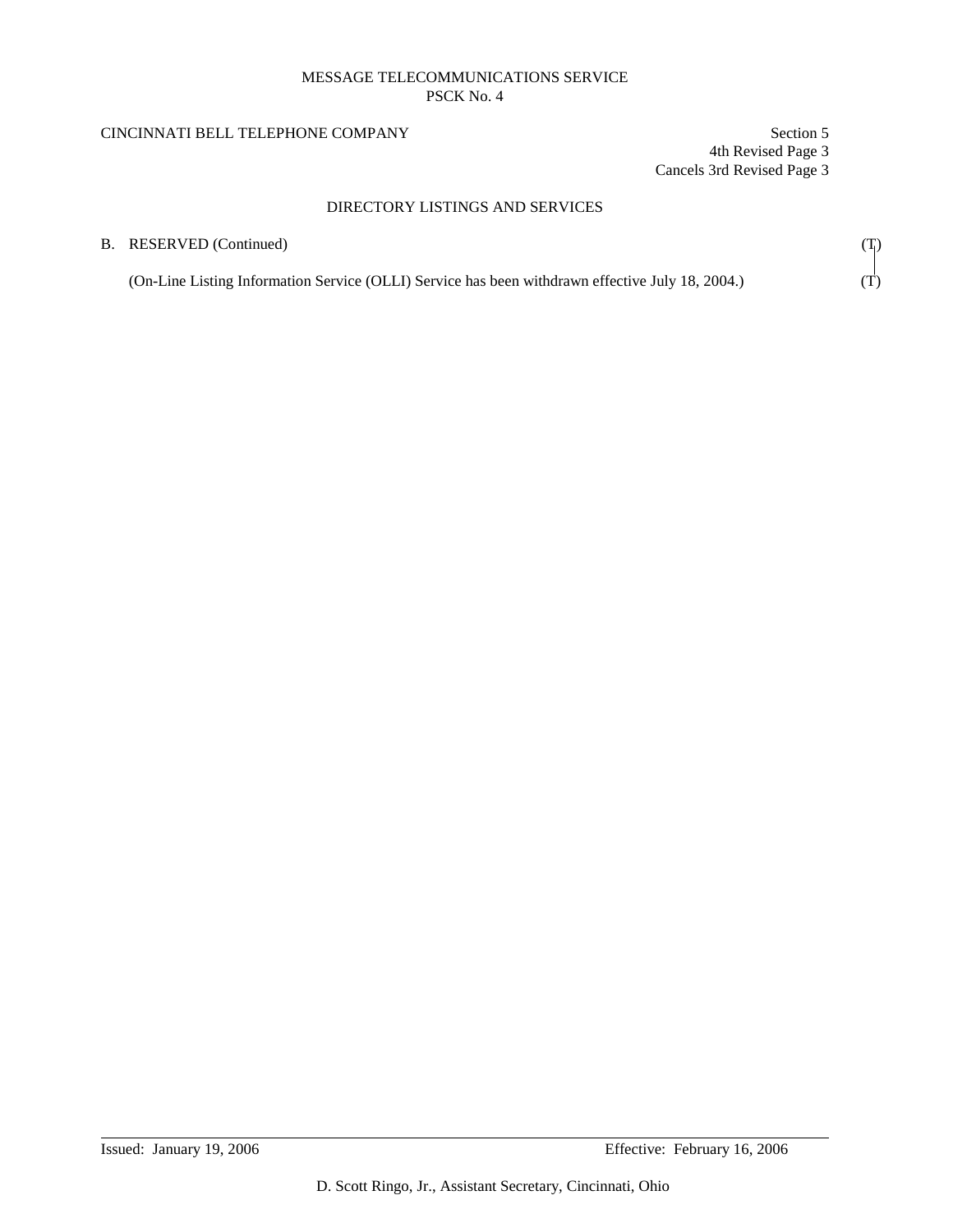# CINCINNATI BELL TELEPHONE COMPANY Section 5

1st Revised Page 4 Cancels Original Page 4

# DIRECTORY LISTINGS

# C. RESERVED (C)

(Internet Directory Assistance Service is withdrawn beginning with the effective date of this tariff page.)  $(\dot{C})$